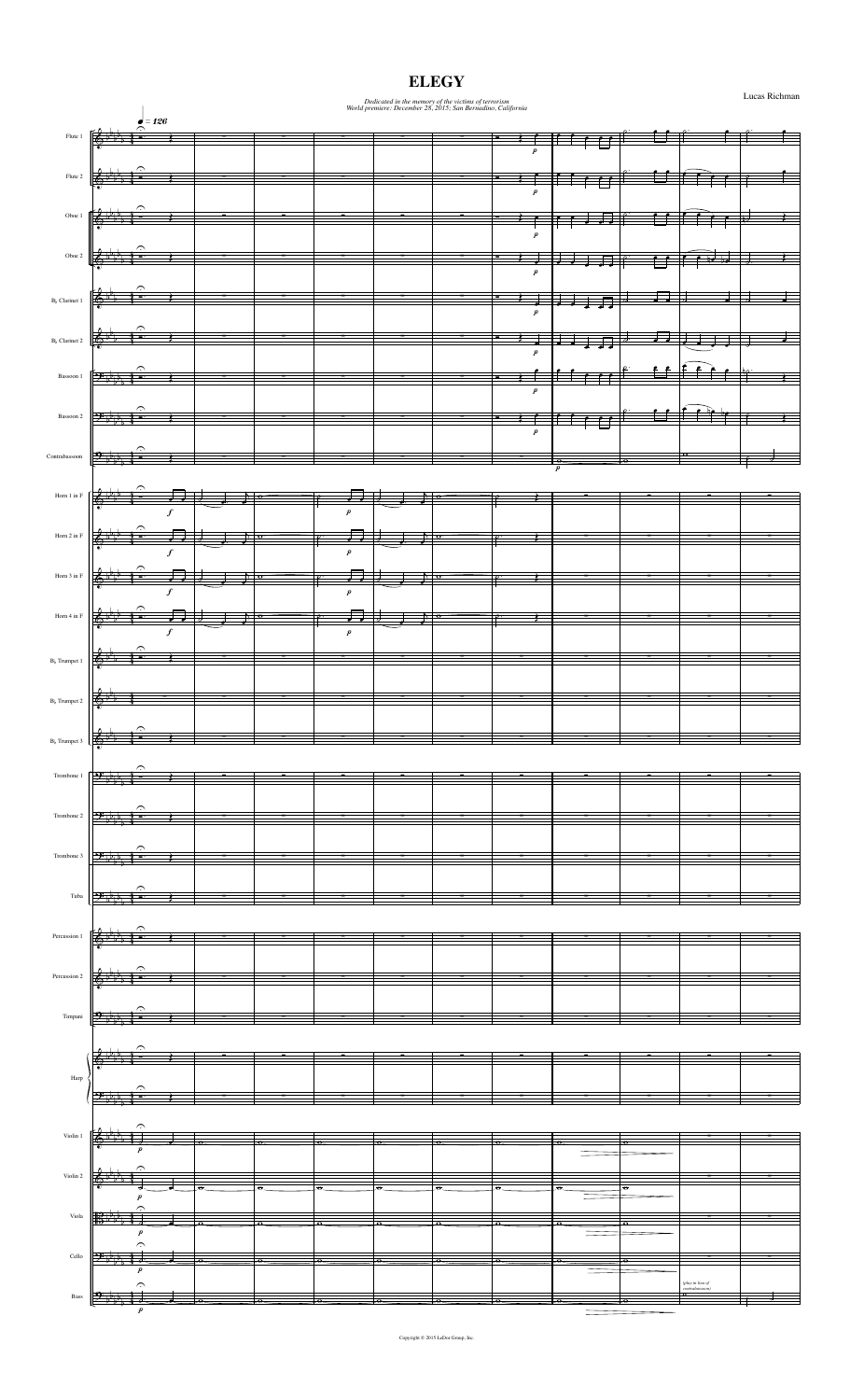| $\overline{12}$          |                                                                                                                                                                                                                                                                                                                                                                                                 |                                                                                                                                                                                                                            |                               |                          |                                                                                                                                                                                                                                                                                                                                                                                                                                           |                        |                                         |                      |      |                                                                                                                                                                                                                                                                                                                                                                                                                                         |                                                                                                               |                                               |
|--------------------------|-------------------------------------------------------------------------------------------------------------------------------------------------------------------------------------------------------------------------------------------------------------------------------------------------------------------------------------------------------------------------------------------------|----------------------------------------------------------------------------------------------------------------------------------------------------------------------------------------------------------------------------|-------------------------------|--------------------------|-------------------------------------------------------------------------------------------------------------------------------------------------------------------------------------------------------------------------------------------------------------------------------------------------------------------------------------------------------------------------------------------------------------------------------------------|------------------------|-----------------------------------------|----------------------|------|-----------------------------------------------------------------------------------------------------------------------------------------------------------------------------------------------------------------------------------------------------------------------------------------------------------------------------------------------------------------------------------------------------------------------------------------|---------------------------------------------------------------------------------------------------------------|-----------------------------------------------|
|                          | FI.1 6 3 1                                                                                                                                                                                                                                                                                                                                                                                      |                                                                                                                                                                                                                            |                               |                          | $\equiv \frac{1}{\sqrt{2}}$                                                                                                                                                                                                                                                                                                                                                                                                               |                        |                                         | $\int_{\mathit{mf}}$ |      |                                                                                                                                                                                                                                                                                                                                                                                                                                         |                                                                                                               |                                               |
|                          |                                                                                                                                                                                                                                                                                                                                                                                                 |                                                                                                                                                                                                                            |                               |                          |                                                                                                                                                                                                                                                                                                                                                                                                                                           |                        |                                         |                      |      |                                                                                                                                                                                                                                                                                                                                                                                                                                         |                                                                                                               |                                               |
|                          | $F1.2$ $\left($ $\frac{1}{2}$ $\frac{1}{2}$ $\frac{1}{2}$ $\frac{1}{2}$                                                                                                                                                                                                                                                                                                                         |                                                                                                                                                                                                                            |                               |                          |                                                                                                                                                                                                                                                                                                                                                                                                                                           |                        |                                         |                      |      |                                                                                                                                                                                                                                                                                                                                                                                                                                         | $\frac{1}{2}$ , $\frac{1}{2}$ , $\frac{1}{2}$ , $\frac{1}{2}$ , $\frac{1}{2}$ , $\frac{1}{2}$ , $\frac{1}{2}$ |                                               |
|                          |                                                                                                                                                                                                                                                                                                                                                                                                 |                                                                                                                                                                                                                            |                               |                          |                                                                                                                                                                                                                                                                                                                                                                                                                                           |                        |                                         |                      |      |                                                                                                                                                                                                                                                                                                                                                                                                                                         |                                                                                                               |                                               |
|                          | $0_{b.1}$ $\left[\frac{1}{2} + \frac{1}{2} + \frac{1}{2} + \frac{1}{2} + \frac{1}{2} + \frac{1}{2} + \frac{1}{2} + \frac{1}{2} + \frac{1}{2} + \frac{1}{2} + \frac{1}{2} + \frac{1}{2} + \frac{1}{2} + \frac{1}{2} + \frac{1}{2} + \frac{1}{2} + \frac{1}{2} + \frac{1}{2} + \frac{1}{2} + \frac{1}{2} + \frac{1}{2} + \frac{1}{2} + \frac{1}{2} + \frac{1}{2} + \frac{1}{2} + \frac{1}{2} + \$ | $\left  \cdot \right $                                                                                                                                                                                                     |                               |                          | $\begin{array}{ c c c c c c c c } \hline \rule{0pt}{1ex} & \quad \quad & \mathbf{p} & \mathbf{p} & \mathbf{p} & \mathbf{p} \\ \hline \rule{0pt}{2ex} & \quad & \mathbf{p} & \mathbf{p} & \mathbf{p} & \mathbf{p} \\ \hline \rule{0pt}{2ex} & \quad & \mathbf{p} & \mathbf{p} & \mathbf{p} \\ \hline \rule{0pt}{2ex} & \quad & \mathbf{p} & \mathbf{p} & \mathbf{p} \\ \hline \rule{0pt}{2ex} & \quad & \mathbf{p} & \mathbf{p} & \mathbf$ | $\left  \cdot \right $ |                                         |                      |      |                                                                                                                                                                                                                                                                                                                                                                                                                                         |                                                                                                               |                                               |
|                          |                                                                                                                                                                                                                                                                                                                                                                                                 |                                                                                                                                                                                                                            |                               |                          |                                                                                                                                                                                                                                                                                                                                                                                                                                           |                        |                                         |                      |      |                                                                                                                                                                                                                                                                                                                                                                                                                                         |                                                                                                               |                                               |
|                          |                                                                                                                                                                                                                                                                                                                                                                                                 |                                                                                                                                                                                                                            |                               |                          |                                                                                                                                                                                                                                                                                                                                                                                                                                           |                        |                                         |                      |      | $\frac{1}{\sqrt{2}}$                                                                                                                                                                                                                                                                                                                                                                                                                    |                                                                                                               |                                               |
|                          |                                                                                                                                                                                                                                                                                                                                                                                                 |                                                                                                                                                                                                                            |                               |                          |                                                                                                                                                                                                                                                                                                                                                                                                                                           |                        |                                         |                      |      |                                                                                                                                                                                                                                                                                                                                                                                                                                         |                                                                                                               |                                               |
|                          |                                                                                                                                                                                                                                                                                                                                                                                                 |                                                                                                                                                                                                                            |                               |                          |                                                                                                                                                                                                                                                                                                                                                                                                                                           |                        |                                         |                      |      |                                                                                                                                                                                                                                                                                                                                                                                                                                         |                                                                                                               | $\overline{\phantom{a}}$                      |
|                          |                                                                                                                                                                                                                                                                                                                                                                                                 |                                                                                                                                                                                                                            |                               |                          |                                                                                                                                                                                                                                                                                                                                                                                                                                           |                        |                                         |                      |      |                                                                                                                                                                                                                                                                                                                                                                                                                                         |                                                                                                               |                                               |
|                          |                                                                                                                                                                                                                                                                                                                                                                                                 | $\frac{1}{2}$ $\frac{1}{2}$ $\frac{1}{2}$ $\frac{1}{2}$ $\frac{1}{2}$ $\frac{1}{2}$ $\frac{1}{2}$ $\frac{1}{2}$ $\frac{1}{2}$                                                                                              |                               |                          |                                                                                                                                                                                                                                                                                                                                                                                                                                           |                        |                                         |                      |      | $\overline{\phantom{a}}$                                                                                                                                                                                                                                                                                                                                                                                                                |                                                                                                               | $\frac{1}{2}$ , $\frac{1}{2}$ , $\frac{1}{2}$ |
|                          |                                                                                                                                                                                                                                                                                                                                                                                                 |                                                                                                                                                                                                                            |                               |                          | $\overrightarrow{c}$                                                                                                                                                                                                                                                                                                                                                                                                                      |                        | $\frac{1}{\sigma}$ , $\frac{1}{\sigma}$ |                      | ナナワド |                                                                                                                                                                                                                                                                                                                                                                                                                                         |                                                                                                               |                                               |
|                          |                                                                                                                                                                                                                                                                                                                                                                                                 |                                                                                                                                                                                                                            |                               |                          |                                                                                                                                                                                                                                                                                                                                                                                                                                           |                        |                                         |                      |      |                                                                                                                                                                                                                                                                                                                                                                                                                                         |                                                                                                               |                                               |
|                          |                                                                                                                                                                                                                                                                                                                                                                                                 |                                                                                                                                                                                                                            |                               |                          |                                                                                                                                                                                                                                                                                                                                                                                                                                           |                        |                                         |                      |      | $B_{\rm{Bul}} \left[ \begin{array}{cccccccccccccccccc} \textbf{B}_{\rm{Bul}} & \textbf{B}_{\rm{Bul}} & \textbf{B}_{\rm{Bul}} & \textbf{B}_{\rm{Bul}} & \textbf{B}_{\rm{Bul}} & \textbf{B}_{\rm{Bul}} & \textbf{B}_{\rm{Bul}} & \textbf{B}_{\rm{Bul}} & \textbf{B}_{\rm{Bul}} & \textbf{B}_{\rm{Bul}} & \textbf{B}_{\rm{Bul}} & \textbf{B}_{\rm{Bul}} & \textbf{B}_{\rm{Bul}} & \textbf{B}_{\rm{Bul}} & \textbf{B}_{\rm{Bul}} & \textbf$ |                                                                                                               |                                               |
|                          |                                                                                                                                                                                                                                                                                                                                                                                                 |                                                                                                                                                                                                                            |                               |                          |                                                                                                                                                                                                                                                                                                                                                                                                                                           |                        |                                         |                      |      |                                                                                                                                                                                                                                                                                                                                                                                                                                         |                                                                                                               |                                               |
|                          |                                                                                                                                                                                                                                                                                                                                                                                                 |                                                                                                                                                                                                                            |                               |                          |                                                                                                                                                                                                                                                                                                                                                                                                                                           |                        |                                         |                      |      |                                                                                                                                                                                                                                                                                                                                                                                                                                         |                                                                                                               |                                               |
|                          |                                                                                                                                                                                                                                                                                                                                                                                                 |                                                                                                                                                                                                                            |                               |                          |                                                                                                                                                                                                                                                                                                                                                                                                                                           |                        |                                         |                      |      |                                                                                                                                                                                                                                                                                                                                                                                                                                         |                                                                                                               |                                               |
| Cbsn.                    | $\mathbb{P}\mathbb{P}_\mathbb{P}$ f                                                                                                                                                                                                                                                                                                                                                             |                                                                                                                                                                                                                            | $\overline{\phantom{1}}$      | 坓<br>÷                   | $\begin{array}{c c c}\n\hline\n\bullet & \bullet & \circ & \circ \\ \hline\n\bullet & \bullet & \bullet & \circ \\ \hline\n\text{cresc.} & & & \end{array}$                                                                                                                                                                                                                                                                               |                        |                                         |                      |      | $\left  \left\{ \frac{1}{2}, \frac{1}{2}, \frac{1}{2}, \cdots, \frac{1}{2}, \frac{1}{2}, \cdots, \frac{1}{2}, \frac{1}{2}, \cdots, \frac{1}{2}, \cdots, \frac{1}{2}, \cdots, \frac{1}{2}, \cdots, \frac{1}{2}, \cdots, \frac{1}{2}, \cdots, \frac{1}{2}, \cdots, \frac{1}{2}, \cdots, \frac{1}{2}, \cdots, \frac{1}{2}, \cdots, \frac{1}{2}, \cdots, \frac{1}{2}, \cdots, \frac{1}{2}, \cdots, \frac{1}{2}, \cdots, \frac{1}{2}, \cd$   |                                                                                                               |                                               |
|                          |                                                                                                                                                                                                                                                                                                                                                                                                 |                                                                                                                                                                                                                            |                               |                          |                                                                                                                                                                                                                                                                                                                                                                                                                                           |                        |                                         |                      |      |                                                                                                                                                                                                                                                                                                                                                                                                                                         |                                                                                                               |                                               |
|                          | $\frac{Hn.1}{100}$                                                                                                                                                                                                                                                                                                                                                                              |                                                                                                                                                                                                                            |                               |                          |                                                                                                                                                                                                                                                                                                                                                                                                                                           |                        |                                         |                      |      |                                                                                                                                                                                                                                                                                                                                                                                                                                         |                                                                                                               |                                               |
|                          |                                                                                                                                                                                                                                                                                                                                                                                                 |                                                                                                                                                                                                                            |                               |                          |                                                                                                                                                                                                                                                                                                                                                                                                                                           |                        |                                         |                      |      |                                                                                                                                                                                                                                                                                                                                                                                                                                         |                                                                                                               |                                               |
|                          | $\frac{Hn^2}{2}$                                                                                                                                                                                                                                                                                                                                                                                |                                                                                                                                                                                                                            |                               |                          |                                                                                                                                                                                                                                                                                                                                                                                                                                           |                        |                                         |                      |      |                                                                                                                                                                                                                                                                                                                                                                                                                                         |                                                                                                               |                                               |
|                          |                                                                                                                                                                                                                                                                                                                                                                                                 |                                                                                                                                                                                                                            |                               |                          |                                                                                                                                                                                                                                                                                                                                                                                                                                           |                        |                                         |                      |      |                                                                                                                                                                                                                                                                                                                                                                                                                                         |                                                                                                               |                                               |
|                          | $\frac{\text{Hn.3}}{\text{O}}$                                                                                                                                                                                                                                                                                                                                                                  |                                                                                                                                                                                                                            |                               |                          |                                                                                                                                                                                                                                                                                                                                                                                                                                           |                        |                                         |                      |      |                                                                                                                                                                                                                                                                                                                                                                                                                                         |                                                                                                               |                                               |
|                          |                                                                                                                                                                                                                                                                                                                                                                                                 |                                                                                                                                                                                                                            |                               |                          |                                                                                                                                                                                                                                                                                                                                                                                                                                           |                        |                                         |                      |      |                                                                                                                                                                                                                                                                                                                                                                                                                                         |                                                                                                               |                                               |
| Hn.4                     | $6 + 1$                                                                                                                                                                                                                                                                                                                                                                                         |                                                                                                                                                                                                                            |                               |                          |                                                                                                                                                                                                                                                                                                                                                                                                                                           |                        |                                         |                      |      |                                                                                                                                                                                                                                                                                                                                                                                                                                         |                                                                                                               |                                               |
|                          |                                                                                                                                                                                                                                                                                                                                                                                                 |                                                                                                                                                                                                                            |                               |                          |                                                                                                                                                                                                                                                                                                                                                                                                                                           |                        |                                         |                      |      |                                                                                                                                                                                                                                                                                                                                                                                                                                         |                                                                                                               |                                               |
| $_{\rm Tpt.1}$           | $\frac{2}{5}$                                                                                                                                                                                                                                                                                                                                                                                   |                                                                                                                                                                                                                            |                               |                          |                                                                                                                                                                                                                                                                                                                                                                                                                                           |                        |                                         |                      |      |                                                                                                                                                                                                                                                                                                                                                                                                                                         |                                                                                                               |                                               |
|                          |                                                                                                                                                                                                                                                                                                                                                                                                 |                                                                                                                                                                                                                            |                               |                          |                                                                                                                                                                                                                                                                                                                                                                                                                                           |                        |                                         |                      |      |                                                                                                                                                                                                                                                                                                                                                                                                                                         |                                                                                                               |                                               |
|                          | Tpt.2                                                                                                                                                                                                                                                                                                                                                                                           |                                                                                                                                                                                                                            |                               |                          |                                                                                                                                                                                                                                                                                                                                                                                                                                           |                        |                                         |                      |      |                                                                                                                                                                                                                                                                                                                                                                                                                                         |                                                                                                               |                                               |
|                          |                                                                                                                                                                                                                                                                                                                                                                                                 |                                                                                                                                                                                                                            |                               |                          |                                                                                                                                                                                                                                                                                                                                                                                                                                           |                        |                                         |                      |      |                                                                                                                                                                                                                                                                                                                                                                                                                                         |                                                                                                               |                                               |
|                          | Tpt.3                                                                                                                                                                                                                                                                                                                                                                                           |                                                                                                                                                                                                                            | <u> -</u>                     |                          |                                                                                                                                                                                                                                                                                                                                                                                                                                           |                        |                                         |                      |      |                                                                                                                                                                                                                                                                                                                                                                                                                                         |                                                                                                               |                                               |
|                          |                                                                                                                                                                                                                                                                                                                                                                                                 |                                                                                                                                                                                                                            |                               |                          |                                                                                                                                                                                                                                                                                                                                                                                                                                           |                        |                                         |                      |      |                                                                                                                                                                                                                                                                                                                                                                                                                                         |                                                                                                               |                                               |
| $\operatorname{Tbn.1}$   |                                                                                                                                                                                                                                                                                                                                                                                                 |                                                                                                                                                                                                                            |                               |                          |                                                                                                                                                                                                                                                                                                                                                                                                                                           |                        |                                         |                      |      |                                                                                                                                                                                                                                                                                                                                                                                                                                         |                                                                                                               |                                               |
|                          |                                                                                                                                                                                                                                                                                                                                                                                                 |                                                                                                                                                                                                                            |                               |                          |                                                                                                                                                                                                                                                                                                                                                                                                                                           |                        |                                         |                      |      |                                                                                                                                                                                                                                                                                                                                                                                                                                         |                                                                                                               |                                               |
| $_{\rm Tbn.2}$           |                                                                                                                                                                                                                                                                                                                                                                                                 |                                                                                                                                                                                                                            |                               |                          |                                                                                                                                                                                                                                                                                                                                                                                                                                           |                        |                                         |                      |      |                                                                                                                                                                                                                                                                                                                                                                                                                                         |                                                                                                               |                                               |
|                          | $\mathcal{P}$ , $\mathcal{P}$                                                                                                                                                                                                                                                                                                                                                                   |                                                                                                                                                                                                                            |                               |                          |                                                                                                                                                                                                                                                                                                                                                                                                                                           |                        |                                         |                      |      |                                                                                                                                                                                                                                                                                                                                                                                                                                         |                                                                                                               |                                               |
|                          |                                                                                                                                                                                                                                                                                                                                                                                                 |                                                                                                                                                                                                                            |                               |                          |                                                                                                                                                                                                                                                                                                                                                                                                                                           |                        |                                         |                      |      |                                                                                                                                                                                                                                                                                                                                                                                                                                         |                                                                                                               |                                               |
| $_{\rm Tbn.3}$           | $\mathbf{P}_{\mathcal{P} \mathcal{P}}$                                                                                                                                                                                                                                                                                                                                                          |                                                                                                                                                                                                                            |                               |                          |                                                                                                                                                                                                                                                                                                                                                                                                                                           |                        |                                         |                      |      |                                                                                                                                                                                                                                                                                                                                                                                                                                         |                                                                                                               |                                               |
|                          |                                                                                                                                                                                                                                                                                                                                                                                                 |                                                                                                                                                                                                                            |                               |                          |                                                                                                                                                                                                                                                                                                                                                                                                                                           |                        |                                         |                      |      |                                                                                                                                                                                                                                                                                                                                                                                                                                         |                                                                                                               |                                               |
| Tba.                     | $\mathbb{P}$                                                                                                                                                                                                                                                                                                                                                                                    |                                                                                                                                                                                                                            |                               |                          |                                                                                                                                                                                                                                                                                                                                                                                                                                           |                        |                                         |                      |      |                                                                                                                                                                                                                                                                                                                                                                                                                                         |                                                                                                               |                                               |
|                          |                                                                                                                                                                                                                                                                                                                                                                                                 |                                                                                                                                                                                                                            |                               |                          |                                                                                                                                                                                                                                                                                                                                                                                                                                           |                        |                                         |                      |      |                                                                                                                                                                                                                                                                                                                                                                                                                                         |                                                                                                               |                                               |
|                          |                                                                                                                                                                                                                                                                                                                                                                                                 | Perc. 1 $\begin{array}{ c c c c c c }\n\hline\n\text{P} & \text{P} & \text{P} & \text{P} \\ \hline\n\text{P} & \text{P} & \text{P} & \text{P} \\ \hline\n\text{P} & \text{P} & \text{P} & \text{P} \\ \hline\n\end{array}$ |                               |                          |                                                                                                                                                                                                                                                                                                                                                                                                                                           |                        |                                         |                      |      |                                                                                                                                                                                                                                                                                                                                                                                                                                         |                                                                                                               |                                               |
|                          |                                                                                                                                                                                                                                                                                                                                                                                                 |                                                                                                                                                                                                                            |                               |                          |                                                                                                                                                                                                                                                                                                                                                                                                                                           |                        |                                         |                      |      |                                                                                                                                                                                                                                                                                                                                                                                                                                         |                                                                                                               |                                               |
|                          | Perc.2 $\left \left\{\right\}\right $                                                                                                                                                                                                                                                                                                                                                           | $\sim$ $\sim$ $\sim$ $\sim$ $\sim$                                                                                                                                                                                         | $\mathbf{r}$ and $\mathbf{r}$ |                          |                                                                                                                                                                                                                                                                                                                                                                                                                                           | $\sim$                 |                                         |                      |      |                                                                                                                                                                                                                                                                                                                                                                                                                                         |                                                                                                               |                                               |
|                          |                                                                                                                                                                                                                                                                                                                                                                                                 |                                                                                                                                                                                                                            |                               |                          |                                                                                                                                                                                                                                                                                                                                                                                                                                           |                        |                                         |                      |      |                                                                                                                                                                                                                                                                                                                                                                                                                                         |                                                                                                               |                                               |
| Timp.                    | $\mathbb{P}_{\mathbb{P}_{\mathbb{P}_n}}$                                                                                                                                                                                                                                                                                                                                                        |                                                                                                                                                                                                                            |                               |                          |                                                                                                                                                                                                                                                                                                                                                                                                                                           |                        |                                         |                      |      |                                                                                                                                                                                                                                                                                                                                                                                                                                         |                                                                                                               |                                               |
|                          |                                                                                                                                                                                                                                                                                                                                                                                                 |                                                                                                                                                                                                                            |                               |                          |                                                                                                                                                                                                                                                                                                                                                                                                                                           |                        |                                         |                      |      |                                                                                                                                                                                                                                                                                                                                                                                                                                         |                                                                                                               |                                               |
|                          |                                                                                                                                                                                                                                                                                                                                                                                                 |                                                                                                                                                                                                                            |                               |                          |                                                                                                                                                                                                                                                                                                                                                                                                                                           |                        |                                         |                      |      |                                                                                                                                                                                                                                                                                                                                                                                                                                         |                                                                                                               |                                               |
| $_{\rm Hp.}$             |                                                                                                                                                                                                                                                                                                                                                                                                 |                                                                                                                                                                                                                            |                               |                          |                                                                                                                                                                                                                                                                                                                                                                                                                                           |                        |                                         |                      |      |                                                                                                                                                                                                                                                                                                                                                                                                                                         |                                                                                                               |                                               |
|                          | $2 + 1$                                                                                                                                                                                                                                                                                                                                                                                         |                                                                                                                                                                                                                            |                               |                          |                                                                                                                                                                                                                                                                                                                                                                                                                                           |                        |                                         |                      |      |                                                                                                                                                                                                                                                                                                                                                                                                                                         |                                                                                                               |                                               |
|                          |                                                                                                                                                                                                                                                                                                                                                                                                 |                                                                                                                                                                                                                            |                               |                          |                                                                                                                                                                                                                                                                                                                                                                                                                                           |                        |                                         |                      |      |                                                                                                                                                                                                                                                                                                                                                                                                                                         |                                                                                                               |                                               |
|                          |                                                                                                                                                                                                                                                                                                                                                                                                 | $V_{\text{In.1}}$ $\left(\begin{array}{c} 1 & b & b \\ 0 & b & b \end{array}\right)$                                                                                                                                       | $\mathcal{L}(\mathcal{L})$    |                          |                                                                                                                                                                                                                                                                                                                                                                                                                                           |                        |                                         |                      |      |                                                                                                                                                                                                                                                                                                                                                                                                                                         |                                                                                                               |                                               |
|                          |                                                                                                                                                                                                                                                                                                                                                                                                 |                                                                                                                                                                                                                            |                               |                          |                                                                                                                                                                                                                                                                                                                                                                                                                                           |                        |                                         |                      |      |                                                                                                                                                                                                                                                                                                                                                                                                                                         |                                                                                                               |                                               |
|                          | $\frac{1}{2}$ $\frac{1}{2}$ $\frac{1}{2}$ $\frac{1}{2}$ $\frac{1}{2}$ $\frac{1}{2}$ $\frac{1}{2}$ $\frac{1}{2}$ $\frac{1}{2}$ $\frac{1}{2}$ $\frac{1}{2}$ $\frac{1}{2}$ $\frac{1}{2}$ $\frac{1}{2}$ $\frac{1}{2}$ $\frac{1}{2}$ $\frac{1}{2}$ $\frac{1}{2}$ $\frac{1}{2}$ $\frac{1}{2}$ $\frac{1}{2}$ $\frac{1}{2}$                                                                             | $\frac{1}{\sqrt{2}}$ , $\frac{1}{\sqrt{2}}$ , $\frac{1}{\sqrt{2}}$ , $\frac{1}{\sqrt{2}}$ , $\frac{1}{\sqrt{2}}$ , $\frac{1}{\sqrt{2}}$                                                                                    |                               |                          |                                                                                                                                                                                                                                                                                                                                                                                                                                           |                        |                                         |                      |      |                                                                                                                                                                                                                                                                                                                                                                                                                                         |                                                                                                               |                                               |
|                          |                                                                                                                                                                                                                                                                                                                                                                                                 |                                                                                                                                                                                                                            |                               |                          |                                                                                                                                                                                                                                                                                                                                                                                                                                           |                        |                                         |                      |      |                                                                                                                                                                                                                                                                                                                                                                                                                                         |                                                                                                               |                                               |
| $_{\rm Vla.}$            | $\left[\frac{9}{5}e^{b}\right]$                                                                                                                                                                                                                                                                                                                                                                 |                                                                                                                                                                                                                            |                               |                          |                                                                                                                                                                                                                                                                                                                                                                                                                                           |                        |                                         |                      |      |                                                                                                                                                                                                                                                                                                                                                                                                                                         |                                                                                                               |                                               |
|                          |                                                                                                                                                                                                                                                                                                                                                                                                 |                                                                                                                                                                                                                            |                               |                          |                                                                                                                                                                                                                                                                                                                                                                                                                                           |                        |                                         |                      |      |                                                                                                                                                                                                                                                                                                                                                                                                                                         |                                                                                                               |                                               |
| $\rm{Vcl.}$              | $\mathcal{P}$ ,                                                                                                                                                                                                                                                                                                                                                                                 |                                                                                                                                                                                                                            |                               |                          |                                                                                                                                                                                                                                                                                                                                                                                                                                           |                        |                                         |                      |      |                                                                                                                                                                                                                                                                                                                                                                                                                                         |                                                                                                               |                                               |
|                          |                                                                                                                                                                                                                                                                                                                                                                                                 |                                                                                                                                                                                                                            |                               |                          |                                                                                                                                                                                                                                                                                                                                                                                                                                           |                        |                                         |                      |      |                                                                                                                                                                                                                                                                                                                                                                                                                                         |                                                                                                               |                                               |
| $\mathbf{D}.\mathbf{B}.$ |                                                                                                                                                                                                                                                                                                                                                                                                 |                                                                                                                                                                                                                            |                               |                          |                                                                                                                                                                                                                                                                                                                                                                                                                                           |                        |                                         |                      |      |                                                                                                                                                                                                                                                                                                                                                                                                                                         |                                                                                                               |                                               |
|                          | $\mathcal{P}$                                                                                                                                                                                                                                                                                                                                                                                   |                                                                                                                                                                                                                            | $\sim$                        | $\overline{\phantom{a}}$ |                                                                                                                                                                                                                                                                                                                                                                                                                                           |                        |                                         |                      |      | $\overline{\ }$ , $\overline{\ }$                                                                                                                                                                                                                                                                                                                                                                                                       |                                                                                                               |                                               |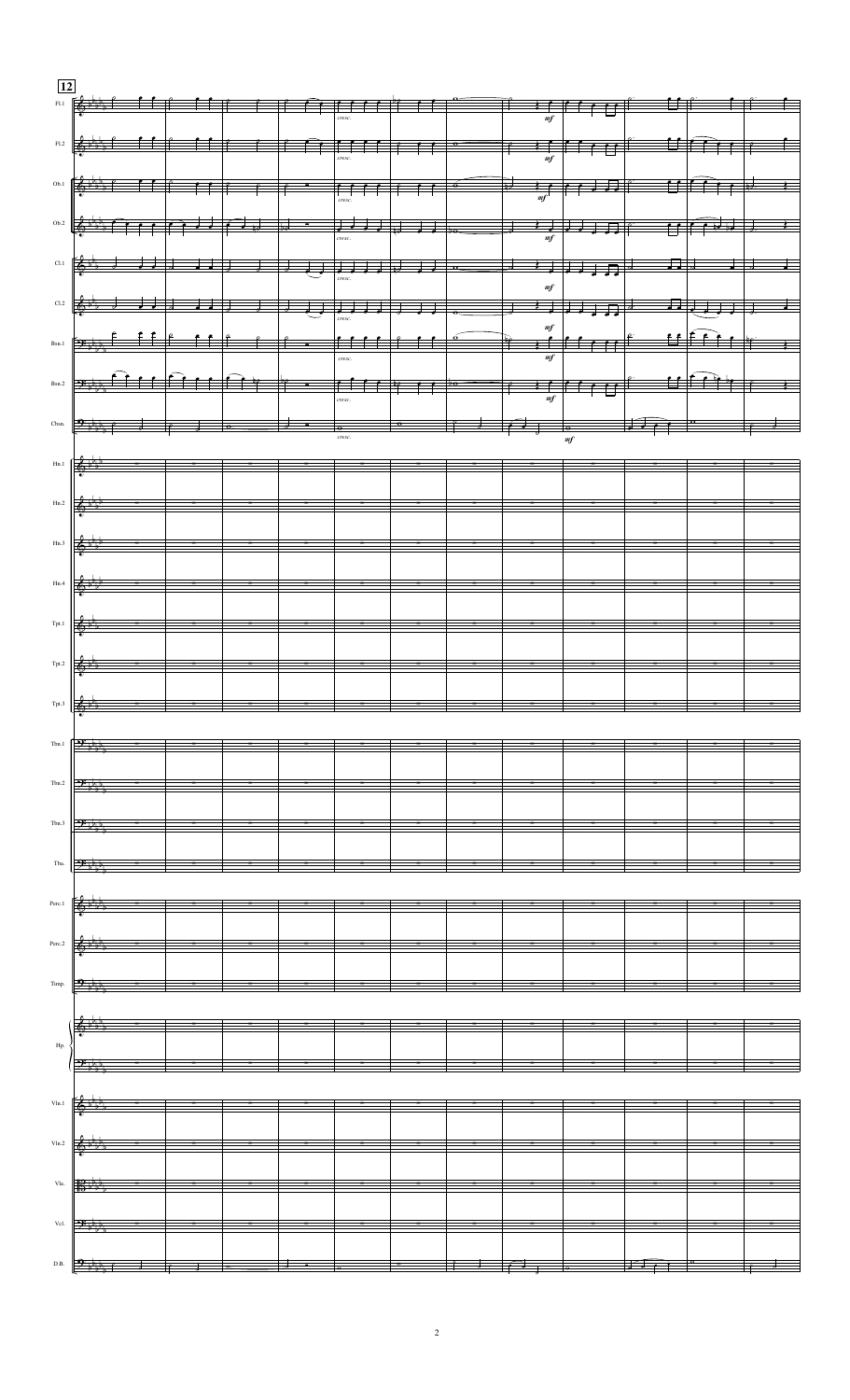| $\overline{24}$          |                                                                                                                                                                                                                                                                                                                     |                       |                      |                                                                                             |                                                                                                                                                              |                                      |                                    |                                                                                                                                                                                                                                                                                                                                                                                                                                                                                               |                                                                                                                               |                                    |            |              |                         |  |
|--------------------------|---------------------------------------------------------------------------------------------------------------------------------------------------------------------------------------------------------------------------------------------------------------------------------------------------------------------|-----------------------|----------------------|---------------------------------------------------------------------------------------------|--------------------------------------------------------------------------------------------------------------------------------------------------------------|--------------------------------------|------------------------------------|-----------------------------------------------------------------------------------------------------------------------------------------------------------------------------------------------------------------------------------------------------------------------------------------------------------------------------------------------------------------------------------------------------------------------------------------------------------------------------------------------|-------------------------------------------------------------------------------------------------------------------------------|------------------------------------|------------|--------------|-------------------------|--|
|                          | FI.1 6 3 3                                                                                                                                                                                                                                                                                                          |                       |                      |                                                                                             |                                                                                                                                                              |                                      |                                    |                                                                                                                                                                                                                                                                                                                                                                                                                                                                                               |                                                                                                                               |                                    |            |              |                         |  |
|                          |                                                                                                                                                                                                                                                                                                                     |                       |                      |                                                                                             |                                                                                                                                                              |                                      |                                    |                                                                                                                                                                                                                                                                                                                                                                                                                                                                                               |                                                                                                                               |                                    |            |              |                         |  |
|                          | $F1.2$ $6F1$                                                                                                                                                                                                                                                                                                        |                       |                      |                                                                                             | $\bullet$                                                                                                                                                    |                                      |                                    |                                                                                                                                                                                                                                                                                                                                                                                                                                                                                               |                                                                                                                               |                                    |            |              |                         |  |
|                          |                                                                                                                                                                                                                                                                                                                     |                       |                      |                                                                                             |                                                                                                                                                              |                                      |                                    |                                                                                                                                                                                                                                                                                                                                                                                                                                                                                               |                                                                                                                               |                                    |            |              |                         |  |
| $_{\rm Ob.1}$            | $\left[\substack{6}{5}\right]$                                                                                                                                                                                                                                                                                      | $\cdot \cdot$ $\cdot$ | $\ddot{\phantom{0}}$ | $\frac{1}{2}$                                                                               |                                                                                                                                                              |                                      |                                    |                                                                                                                                                                                                                                                                                                                                                                                                                                                                                               |                                                                                                                               |                                    |            |              |                         |  |
|                          |                                                                                                                                                                                                                                                                                                                     |                       |                      |                                                                                             |                                                                                                                                                              |                                      |                                    |                                                                                                                                                                                                                                                                                                                                                                                                                                                                                               |                                                                                                                               |                                    |            |              |                         |  |
| $_{\rm Ob.2}$            | <b>16</b>                                                                                                                                                                                                                                                                                                           |                       |                      |                                                                                             | $\overline{\ }$                                                                                                                                              | $\Box$                               |                                    |                                                                                                                                                                                                                                                                                                                                                                                                                                                                                               |                                                                                                                               |                                    |            |              |                         |  |
|                          |                                                                                                                                                                                                                                                                                                                     |                       |                      |                                                                                             |                                                                                                                                                              |                                      |                                    |                                                                                                                                                                                                                                                                                                                                                                                                                                                                                               |                                                                                                                               |                                    |            |              |                         |  |
|                          | C1.1                                                                                                                                                                                                                                                                                                                | $\frac{1}{2}$         | $\Rightarrow$        |                                                                                             |                                                                                                                                                              | Ţ                                    |                                    |                                                                                                                                                                                                                                                                                                                                                                                                                                                                                               |                                                                                                                               |                                    |            |              |                         |  |
|                          |                                                                                                                                                                                                                                                                                                                     |                       |                      |                                                                                             |                                                                                                                                                              | 秉<br>≖                               |                                    |                                                                                                                                                                                                                                                                                                                                                                                                                                                                                               |                                                                                                                               |                                    |            |              |                         |  |
|                          |                                                                                                                                                                                                                                                                                                                     |                       |                      |                                                                                             |                                                                                                                                                              |                                      |                                    |                                                                                                                                                                                                                                                                                                                                                                                                                                                                                               |                                                                                                                               |                                    |            |              |                         |  |
| $_{\rm {Bsn.l}}$         | $\frac{1}{2}$ $\frac{1}{2}$ $\frac{1}{2}$ $\frac{1}{2}$ $\frac{1}{2}$ $\frac{1}{2}$ $\frac{1}{2}$ $\frac{1}{2}$ $\frac{1}{2}$ $\frac{1}{2}$ $\frac{1}{2}$ $\frac{1}{2}$ $\frac{1}{2}$ $\frac{1}{2}$ $\frac{1}{2}$ $\frac{1}{2}$ $\frac{1}{2}$ $\frac{1}{2}$ $\frac{1}{2}$ $\frac{1}{2}$ $\frac{1}{2}$ $\frac{1}{2}$ |                       |                      |                                                                                             | $\rightarrow$                                                                                                                                                | $\uparrow$                           | <u>—</u>                           |                                                                                                                                                                                                                                                                                                                                                                                                                                                                                               |                                                                                                                               |                                    |            |              |                         |  |
|                          |                                                                                                                                                                                                                                                                                                                     |                       |                      |                                                                                             |                                                                                                                                                              |                                      |                                    |                                                                                                                                                                                                                                                                                                                                                                                                                                                                                               |                                                                                                                               |                                    |            |              |                         |  |
| $_{\rm Bsn.2}$           | $2\frac{1}{2}$                                                                                                                                                                                                                                                                                                      |                       | 0                    |                                                                                             |                                                                                                                                                              | Ξ.                                   |                                    |                                                                                                                                                                                                                                                                                                                                                                                                                                                                                               |                                                                                                                               |                                    |            |              |                         |  |
|                          |                                                                                                                                                                                                                                                                                                                     |                       |                      |                                                                                             |                                                                                                                                                              |                                      |                                    |                                                                                                                                                                                                                                                                                                                                                                                                                                                                                               |                                                                                                                               |                                    |            |              |                         |  |
| Cbsn.                    | $2\frac{1}{12}$                                                                                                                                                                                                                                                                                                     |                       |                      |                                                                                             |                                                                                                                                                              |                                      |                                    |                                                                                                                                                                                                                                                                                                                                                                                                                                                                                               |                                                                                                                               |                                    |            |              |                         |  |
|                          |                                                                                                                                                                                                                                                                                                                     |                       |                      |                                                                                             |                                                                                                                                                              |                                      |                                    |                                                                                                                                                                                                                                                                                                                                                                                                                                                                                               |                                                                                                                               |                                    |            |              |                         |  |
| $_{\rm Hn.1}$            | $\mathbb{R}^2$                                                                                                                                                                                                                                                                                                      |                       |                      | ⊢ः ∍                                                                                        |                                                                                                                                                              | $\mathbb{H}^{\overline{\mathbf{c}}}$ | $\overline{\phantom{a}}$           |                                                                                                                                                                                                                                                                                                                                                                                                                                                                                               |                                                                                                                               |                                    |            |              |                         |  |
|                          |                                                                                                                                                                                                                                                                                                                     |                       |                      | $\it{mp}$                                                                                   |                                                                                                                                                              |                                      | $\leq$ mf                          |                                                                                                                                                                                                                                                                                                                                                                                                                                                                                               |                                                                                                                               |                                    |            |              |                         |  |
| $_{\rm Hn.2}$            | 零                                                                                                                                                                                                                                                                                                                   |                       |                      | $\left  \cdot \right $                                                                      |                                                                                                                                                              | $\sum_{i=1}^{n}$                     | $\Box$                             | $\rightarrow$ $\sim$                                                                                                                                                                                                                                                                                                                                                                                                                                                                          |                                                                                                                               | $\mathbf{p}$                       |            |              |                         |  |
|                          |                                                                                                                                                                                                                                                                                                                     |                       |                      | $\it{mp}$                                                                                   |                                                                                                                                                              |                                      | $\leq$ mf                          |                                                                                                                                                                                                                                                                                                                                                                                                                                                                                               |                                                                                                                               |                                    |            |              |                         |  |
| $_{\rm Hn.3}$            | $\left\langle \phi \right\rangle^2$                                                                                                                                                                                                                                                                                 |                       |                      | र ग्री ह<br>н.<br>$\mathfrak{m}p$                                                           |                                                                                                                                                              | $\mathbf{o}$                         | $\sqrt{ }$<br>$\leq$ mf            |                                                                                                                                                                                                                                                                                                                                                                                                                                                                                               | $\mathbb{P}$ $\overline{\mathbb{P}}$                                                                                          | $\mathbf{o}$                       |            |              |                         |  |
|                          |                                                                                                                                                                                                                                                                                                                     |                       |                      |                                                                                             |                                                                                                                                                              |                                      |                                    |                                                                                                                                                                                                                                                                                                                                                                                                                                                                                               |                                                                                                                               |                                    |            |              |                         |  |
| $_{\rm Hn.4}$            | 6 <sup>1</sup>                                                                                                                                                                                                                                                                                                      |                       |                      | $\overline{\mathcal{E}}$ , $\overline{\mathcal{E}}$ , $\overline{\mathcal{E}}$<br>$\it{mp}$ |                                                                                                                                                              | $\rightarrow$                        | $\Box$<br>$\overline{\phantom{m}}$ |                                                                                                                                                                                                                                                                                                                                                                                                                                                                                               | $\frac{1}{2}$                                                                                                                 | $\mathbf{o}$                       |            |              |                         |  |
|                          |                                                                                                                                                                                                                                                                                                                     |                       |                      |                                                                                             |                                                                                                                                                              |                                      |                                    |                                                                                                                                                                                                                                                                                                                                                                                                                                                                                               |                                                                                                                               |                                    |            |              |                         |  |
| $_{\rm Tpt.1}$           | 16                                                                                                                                                                                                                                                                                                                  |                       |                      | ÷                                                                                           | $\begin{array}{c c c c c} \hline \bullet & \bullet & \bullet & \bullet & \bullet \\ \hline \hline \text{mp} & \text{mp} & \text{mp} & \text{mp} \end{array}$ |                                      | $=$                                | $\begin{tabular}{c c c c} \hline & & & & & & & \\ \hline & & & & & & \\ \hline & & & & & & \\ \hline & & & & & & \\ \hline & & & & & & \\ \hline & & & & & & \\ \hline & & & & & & \\ \hline & & & & & & \\ \hline & & & & & & \\ \hline & & & & & & \\ \hline & & & & & & \\ \hline & & & & & & \\ \hline & & & & & & \\ \hline & & & & & & \\ \hline & & & & & & & \\ \hline & & & & & & & \\ \hline & & & & & & & \\ \hline & & & & & & & \\ \hline & & & & & & & \\ \hline & & & & & & &$ |                                                                                                                               |                                    |            |              |                         |  |
| $\operatorname{Tpt.2}$   |                                                                                                                                                                                                                                                                                                                     |                       |                      |                                                                                             |                                                                                                                                                              |                                      |                                    |                                                                                                                                                                                                                                                                                                                                                                                                                                                                                               |                                                                                                                               |                                    |            |              |                         |  |
|                          | $\frac{6}{2}$                                                                                                                                                                                                                                                                                                       |                       |                      |                                                                                             | $\left  \cdot \right $<br>$\emph{mp}$                                                                                                                        |                                      | ⊫<br>$\prec$                       | m f                                                                                                                                                                                                                                                                                                                                                                                                                                                                                           |                                                                                                                               |                                    |            |              |                         |  |
| Tpt.3                    |                                                                                                                                                                                                                                                                                                                     |                       |                      |                                                                                             |                                                                                                                                                              |                                      |                                    |                                                                                                                                                                                                                                                                                                                                                                                                                                                                                               |                                                                                                                               |                                    |            |              |                         |  |
|                          | $\frac{1}{2}$                                                                                                                                                                                                                                                                                                       |                       |                      |                                                                                             | $\mathfrak{m}p$                                                                                                                                              |                                      |                                    | $\it mf$                                                                                                                                                                                                                                                                                                                                                                                                                                                                                      |                                                                                                                               |                                    |            |              |                         |  |
| Tbn.1                    | $2\,\mathrm{pc}$                                                                                                                                                                                                                                                                                                    |                       |                      |                                                                                             |                                                                                                                                                              |                                      |                                    | $\frac{1}{\frac{1}{1-\frac{1}{m f}}}$                                                                                                                                                                                                                                                                                                                                                                                                                                                         |                                                                                                                               | ਼ਿ≞                                |            |              |                         |  |
|                          |                                                                                                                                                                                                                                                                                                                     |                       |                      |                                                                                             | $\frac{1}{mp}$                                                                                                                                               |                                      |                                    |                                                                                                                                                                                                                                                                                                                                                                                                                                                                                               |                                                                                                                               |                                    |            |              |                         |  |
| Tbn.2                    | 笋西                                                                                                                                                                                                                                                                                                                  |                       |                      |                                                                                             |                                                                                                                                                              | 异                                    |                                    |                                                                                                                                                                                                                                                                                                                                                                                                                                                                                               |                                                                                                                               |                                    |            |              |                         |  |
|                          |                                                                                                                                                                                                                                                                                                                     |                       |                      |                                                                                             | $\frac{1}{\sqrt{np}}$                                                                                                                                        |                                      |                                    |                                                                                                                                                                                                                                                                                                                                                                                                                                                                                               | $\begin{array}{c c c c c} \hline \uparrow & \uparrow & \downarrow & \uparrow \\ \hline \text{inf} & \text{inf} & \end{array}$ |                                    |            |              |                         |  |
| Tbn.3                    | $\mathcal{P}$ , $\mathbb{P}_\parallel$                                                                                                                                                                                                                                                                              |                       |                      |                                                                                             | $\frac{1}{\frac{1}{mp}}$                                                                                                                                     |                                      |                                    | $\begin{picture}(20,20) \put(0,0){\vector(1,0){10}} \put(15,0){\vector(1,0){10}} \put(15,0){\vector(1,0){10}} \put(15,0){\vector(1,0){10}} \put(15,0){\vector(1,0){10}} \put(15,0){\vector(1,0){10}} \put(15,0){\vector(1,0){10}} \put(15,0){\vector(1,0){10}} \put(15,0){\vector(1,0){10}} \put(15,0){\vector(1,0){10}} \put(15,0){\vector(1,0){10}} \put(15,0){\vector(1$                                                                                                                   |                                                                                                                               |                                    |            |              |                         |  |
|                          |                                                                                                                                                                                                                                                                                                                     |                       |                      |                                                                                             |                                                                                                                                                              |                                      | $=$                                |                                                                                                                                                                                                                                                                                                                                                                                                                                                                                               |                                                                                                                               |                                    |            |              |                         |  |
| Tba.                     | $\mathcal{F}_{\frac{p+1}{2}}$                                                                                                                                                                                                                                                                                       |                       |                      |                                                                                             |                                                                                                                                                              |                                      |                                    |                                                                                                                                                                                                                                                                                                                                                                                                                                                                                               |                                                                                                                               |                                    |            |              |                         |  |
|                          |                                                                                                                                                                                                                                                                                                                     |                       |                      |                                                                                             |                                                                                                                                                              |                                      |                                    |                                                                                                                                                                                                                                                                                                                                                                                                                                                                                               |                                                                                                                               |                                    |            |              |                         |  |
| Perc.1                   | ՜ა⊧⊧                                                                                                                                                                                                                                                                                                                |                       |                      |                                                                                             |                                                                                                                                                              |                                      |                                    |                                                                                                                                                                                                                                                                                                                                                                                                                                                                                               |                                                                                                                               |                                    |            |              |                         |  |
|                          |                                                                                                                                                                                                                                                                                                                     |                       |                      |                                                                                             |                                                                                                                                                              |                                      |                                    |                                                                                                                                                                                                                                                                                                                                                                                                                                                                                               |                                                                                                                               |                                    |            |              |                         |  |
| Perc.2                   | $\phi^{\nu}$                                                                                                                                                                                                                                                                                                        |                       |                      |                                                                                             |                                                                                                                                                              |                                      |                                    |                                                                                                                                                                                                                                                                                                                                                                                                                                                                                               |                                                                                                                               |                                    |            |              |                         |  |
|                          |                                                                                                                                                                                                                                                                                                                     |                       |                      |                                                                                             |                                                                                                                                                              |                                      |                                    |                                                                                                                                                                                                                                                                                                                                                                                                                                                                                               |                                                                                                                               |                                    |            |              |                         |  |
| $\mbox{Timp.}$           | 2功                                                                                                                                                                                                                                                                                                                  |                       |                      |                                                                                             |                                                                                                                                                              |                                      |                                    |                                                                                                                                                                                                                                                                                                                                                                                                                                                                                               |                                                                                                                               |                                    |            |              |                         |  |
|                          |                                                                                                                                                                                                                                                                                                                     |                       |                      |                                                                                             |                                                                                                                                                              |                                      |                                    |                                                                                                                                                                                                                                                                                                                                                                                                                                                                                               |                                                                                                                               |                                    |            |              |                         |  |
| Hp.                      |                                                                                                                                                                                                                                                                                                                     |                       |                      |                                                                                             |                                                                                                                                                              |                                      |                                    |                                                                                                                                                                                                                                                                                                                                                                                                                                                                                               |                                                                                                                               |                                    |            |              |                         |  |
|                          |                                                                                                                                                                                                                                                                                                                     |                       |                      |                                                                                             |                                                                                                                                                              |                                      |                                    |                                                                                                                                                                                                                                                                                                                                                                                                                                                                                               |                                                                                                                               |                                    |            |              |                         |  |
|                          |                                                                                                                                                                                                                                                                                                                     |                       |                      |                                                                                             |                                                                                                                                                              |                                      |                                    |                                                                                                                                                                                                                                                                                                                                                                                                                                                                                               |                                                                                                                               |                                    |            |              |                         |  |
| $_{\rm Vln.1}$           | $\mathbb{C}^{p}$                                                                                                                                                                                                                                                                                                    |                       |                      |                                                                                             |                                                                                                                                                              |                                      |                                    |                                                                                                                                                                                                                                                                                                                                                                                                                                                                                               |                                                                                                                               |                                    |            |              |                         |  |
|                          |                                                                                                                                                                                                                                                                                                                     |                       |                      |                                                                                             | $\frac{\Omega}{mp}$                                                                                                                                          |                                      |                                    |                                                                                                                                                                                                                                                                                                                                                                                                                                                                                               |                                                                                                                               |                                    |            |              |                         |  |
| $_{\rm VIn.2}$           | $\phi^{\nu}$                                                                                                                                                                                                                                                                                                        |                       |                      |                                                                                             |                                                                                                                                                              |                                      |                                    |                                                                                                                                                                                                                                                                                                                                                                                                                                                                                               |                                                                                                                               |                                    |            |              |                         |  |
|                          |                                                                                                                                                                                                                                                                                                                     |                       |                      |                                                                                             | $\frac{\sigma}{mp}$                                                                                                                                          |                                      |                                    |                                                                                                                                                                                                                                                                                                                                                                                                                                                                                               | σ.                                                                                                                            | $\frac{1}{\sqrt{\frac{1}{n}}}\int$ |            |              |                         |  |
| $_{\rm Vla.}$            | $\mathbb{B}^{\flat}$                                                                                                                                                                                                                                                                                                |                       |                      |                                                                                             |                                                                                                                                                              |                                      |                                    |                                                                                                                                                                                                                                                                                                                                                                                                                                                                                               |                                                                                                                               |                                    |            |              |                         |  |
|                          |                                                                                                                                                                                                                                                                                                                     |                       |                      |                                                                                             | $\mathfrak{m}p$                                                                                                                                              |                                      |                                    |                                                                                                                                                                                                                                                                                                                                                                                                                                                                                               |                                                                                                                               |                                    |            |              |                         |  |
| Vcl.                     | $9\,\mathrm{pc}$                                                                                                                                                                                                                                                                                                    |                       |                      |                                                                                             | $\bullet$                                                                                                                                                    |                                      |                                    | ¢                                                                                                                                                                                                                                                                                                                                                                                                                                                                                             | $\bullet$                                                                                                                     |                                    | $\bullet$  | $\Omega$     | $\overline{\mathbf{o}}$ |  |
|                          |                                                                                                                                                                                                                                                                                                                     |                       |                      |                                                                                             | $_{\it mp}$                                                                                                                                                  |                                      |                                    |                                                                                                                                                                                                                                                                                                                                                                                                                                                                                               |                                                                                                                               |                                    |            |              |                         |  |
|                          |                                                                                                                                                                                                                                                                                                                     |                       |                      |                                                                                             |                                                                                                                                                              |                                      |                                    |                                                                                                                                                                                                                                                                                                                                                                                                                                                                                               |                                                                                                                               |                                    |            | $\mathbf{o}$ |                         |  |
| $\mathbf{D}.\mathbf{B}.$ | $\mathbb{P}_{\mathbb{B}}$                                                                                                                                                                                                                                                                                           |                       |                      |                                                                                             | $\emph{mp}$                                                                                                                                                  |                                      |                                    |                                                                                                                                                                                                                                                                                                                                                                                                                                                                                               |                                                                                                                               |                                    | $\ddot{f}$ |              |                         |  |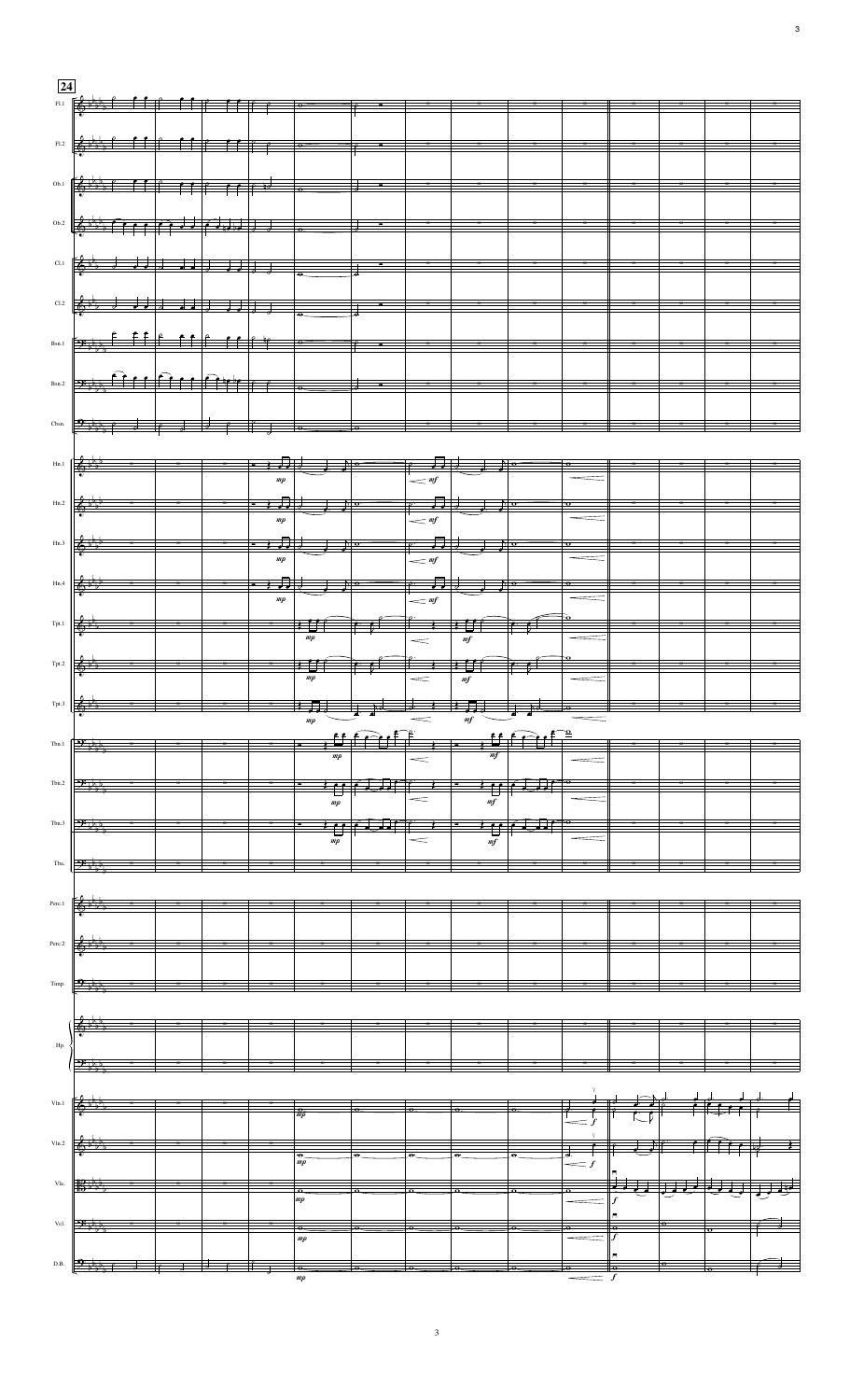| 38             |                                                                                                                                                                                                                                                                                                                                                                                                                                                                                                                                                                                    |                              |                                                                                                                                                                                                                                                                                                                                               |        |  |   |                                                                                                                                                                                                                                                                                                                                                                     |     |  |
|----------------|------------------------------------------------------------------------------------------------------------------------------------------------------------------------------------------------------------------------------------------------------------------------------------------------------------------------------------------------------------------------------------------------------------------------------------------------------------------------------------------------------------------------------------------------------------------------------------|------------------------------|-----------------------------------------------------------------------------------------------------------------------------------------------------------------------------------------------------------------------------------------------------------------------------------------------------------------------------------------------|--------|--|---|---------------------------------------------------------------------------------------------------------------------------------------------------------------------------------------------------------------------------------------------------------------------------------------------------------------------------------------------------------------------|-----|--|
| F1.1           |                                                                                                                                                                                                                                                                                                                                                                                                                                                                                                                                                                                    |                              |                                                                                                                                                                                                                                                                                                                                               |        |  |   |                                                                                                                                                                                                                                                                                                                                                                     |     |  |
|                | F1.2                                                                                                                                                                                                                                                                                                                                                                                                                                                                                                                                                                               | $\sim$ $\sim$                |                                                                                                                                                                                                                                                                                                                                               |        |  |   |                                                                                                                                                                                                                                                                                                                                                                     |     |  |
|                |                                                                                                                                                                                                                                                                                                                                                                                                                                                                                                                                                                                    |                              |                                                                                                                                                                                                                                                                                                                                               |        |  |   |                                                                                                                                                                                                                                                                                                                                                                     |     |  |
|                | $^{0b.1}$ $\left[\frac{2}{9}$                                                                                                                                                                                                                                                                                                                                                                                                                                                                                                                                                      |                              |                                                                                                                                                                                                                                                                                                                                               |        |  |   |                                                                                                                                                                                                                                                                                                                                                                     |     |  |
|                |                                                                                                                                                                                                                                                                                                                                                                                                                                                                                                                                                                                    |                              |                                                                                                                                                                                                                                                                                                                                               |        |  |   |                                                                                                                                                                                                                                                                                                                                                                     |     |  |
|                | $00.2$ $\left[\frac{1}{2}$ $\frac{1}{2}$ $\frac{1}{2}$                                                                                                                                                                                                                                                                                                                                                                                                                                                                                                                             |                              |                                                                                                                                                                                                                                                                                                                                               |        |  |   |                                                                                                                                                                                                                                                                                                                                                                     |     |  |
|                | $CL1$ $\left  \bigoplus_{i=1}^{n} \frac{1}{i} \right $                                                                                                                                                                                                                                                                                                                                                                                                                                                                                                                             |                              |                                                                                                                                                                                                                                                                                                                                               |        |  |   |                                                                                                                                                                                                                                                                                                                                                                     |     |  |
|                |                                                                                                                                                                                                                                                                                                                                                                                                                                                                                                                                                                                    |                              |                                                                                                                                                                                                                                                                                                                                               |        |  |   |                                                                                                                                                                                                                                                                                                                                                                     |     |  |
|                | $C1.2$ $8V$                                                                                                                                                                                                                                                                                                                                                                                                                                                                                                                                                                        |                              |                                                                                                                                                                                                                                                                                                                                               |        |  |   |                                                                                                                                                                                                                                                                                                                                                                     |     |  |
|                |                                                                                                                                                                                                                                                                                                                                                                                                                                                                                                                                                                                    |                              |                                                                                                                                                                                                                                                                                                                                               |        |  |   |                                                                                                                                                                                                                                                                                                                                                                     |     |  |
| $_{\rm Bsn.l}$ | $\mathbb{P}_{\mathbb{P}\mathbb{R}}$                                                                                                                                                                                                                                                                                                                                                                                                                                                                                                                                                |                              |                                                                                                                                                                                                                                                                                                                                               |        |  |   |                                                                                                                                                                                                                                                                                                                                                                     |     |  |
| $_{\rm Bsn.2}$ |                                                                                                                                                                                                                                                                                                                                                                                                                                                                                                                                                                                    |                              |                                                                                                                                                                                                                                                                                                                                               |        |  |   |                                                                                                                                                                                                                                                                                                                                                                     |     |  |
|                |                                                                                                                                                                                                                                                                                                                                                                                                                                                                                                                                                                                    |                              |                                                                                                                                                                                                                                                                                                                                               |        |  |   |                                                                                                                                                                                                                                                                                                                                                                     |     |  |
| Cbsn.          | $\mathcal{P}$ , $\mathcal{P}$                                                                                                                                                                                                                                                                                                                                                                                                                                                                                                                                                      |                              |                                                                                                                                                                                                                                                                                                                                               |        |  |   |                                                                                                                                                                                                                                                                                                                                                                     |     |  |
|                |                                                                                                                                                                                                                                                                                                                                                                                                                                                                                                                                                                                    |                              |                                                                                                                                                                                                                                                                                                                                               |        |  |   |                                                                                                                                                                                                                                                                                                                                                                     |     |  |
|                | $\frac{Hn.1}{100}$                                                                                                                                                                                                                                                                                                                                                                                                                                                                                                                                                                 |                              |                                                                                                                                                                                                                                                                                                                                               |        |  |   |                                                                                                                                                                                                                                                                                                                                                                     |     |  |
|                | $\frac{\text{Hn.2}}{1}$                                                                                                                                                                                                                                                                                                                                                                                                                                                                                                                                                            |                              |                                                                                                                                                                                                                                                                                                                                               |        |  |   |                                                                                                                                                                                                                                                                                                                                                                     |     |  |
|                |                                                                                                                                                                                                                                                                                                                                                                                                                                                                                                                                                                                    |                              |                                                                                                                                                                                                                                                                                                                                               |        |  |   |                                                                                                                                                                                                                                                                                                                                                                     |     |  |
|                | $\lim_{b \to 0}$ $\frac{1}{2}$ $\frac{1}{2}$ $\frac{1}{2}$ $\frac{1}{2}$ $\frac{1}{2}$ $\frac{1}{2}$ $\frac{1}{2}$ $\frac{1}{2}$ $\frac{1}{2}$ $\frac{1}{2}$ $\frac{1}{2}$ $\frac{1}{2}$ $\frac{1}{2}$ $\frac{1}{2}$ $\frac{1}{2}$ $\frac{1}{2}$ $\frac{1}{2}$ $\frac{1}{2}$ $\frac{1}{2}$ $\frac{1}{2}$ $\frac{1}{2}$                                                                                                                                                                                                                                                             |                              |                                                                                                                                                                                                                                                                                                                                               |        |  |   |                                                                                                                                                                                                                                                                                                                                                                     |     |  |
|                |                                                                                                                                                                                                                                                                                                                                                                                                                                                                                                                                                                                    |                              |                                                                                                                                                                                                                                                                                                                                               |        |  |   |                                                                                                                                                                                                                                                                                                                                                                     |     |  |
| $_{\rm Hn.4}$  | $\frac{1}{2}$                                                                                                                                                                                                                                                                                                                                                                                                                                                                                                                                                                      |                              |                                                                                                                                                                                                                                                                                                                                               |        |  |   |                                                                                                                                                                                                                                                                                                                                                                     |     |  |
|                |                                                                                                                                                                                                                                                                                                                                                                                                                                                                                                                                                                                    |                              |                                                                                                                                                                                                                                                                                                                                               |        |  |   |                                                                                                                                                                                                                                                                                                                                                                     |     |  |
|                | $T_{\text{pt.1}}$ $\left \left  \bigoplus_{i=1}^{n} \frac{1}{2} \right  \right $                                                                                                                                                                                                                                                                                                                                                                                                                                                                                                   |                              |                                                                                                                                                                                                                                                                                                                                               |        |  |   |                                                                                                                                                                                                                                                                                                                                                                     |     |  |
|                | $\frac{Tpt.2}{\frac{1}{2}}$                                                                                                                                                                                                                                                                                                                                                                                                                                                                                                                                                        |                              |                                                                                                                                                                                                                                                                                                                                               |        |  |   |                                                                                                                                                                                                                                                                                                                                                                     |     |  |
|                |                                                                                                                                                                                                                                                                                                                                                                                                                                                                                                                                                                                    |                              |                                                                                                                                                                                                                                                                                                                                               |        |  |   |                                                                                                                                                                                                                                                                                                                                                                     |     |  |
|                | Tpt.3<br>$\sim$ $\sim$                                                                                                                                                                                                                                                                                                                                                                                                                                                                                                                                                             | <del>- 100 - 100 - 100</del> | $\overline{\phantom{a}}$                                                                                                                                                                                                                                                                                                                      | $\sim$ |  | - |                                                                                                                                                                                                                                                                                                                                                                     | $-$ |  |
|                |                                                                                                                                                                                                                                                                                                                                                                                                                                                                                                                                                                                    |                              |                                                                                                                                                                                                                                                                                                                                               |        |  |   |                                                                                                                                                                                                                                                                                                                                                                     |     |  |
| Tbn.1          |                                                                                                                                                                                                                                                                                                                                                                                                                                                                                                                                                                                    |                              |                                                                                                                                                                                                                                                                                                                                               |        |  |   |                                                                                                                                                                                                                                                                                                                                                                     |     |  |
| Tbn.2          | $\mathcal{P} \mathcal{P}$                                                                                                                                                                                                                                                                                                                                                                                                                                                                                                                                                          |                              |                                                                                                                                                                                                                                                                                                                                               |        |  |   |                                                                                                                                                                                                                                                                                                                                                                     |     |  |
|                |                                                                                                                                                                                                                                                                                                                                                                                                                                                                                                                                                                                    |                              |                                                                                                                                                                                                                                                                                                                                               |        |  |   |                                                                                                                                                                                                                                                                                                                                                                     |     |  |
| Tbn.3          | $\mathcal{P}$                                                                                                                                                                                                                                                                                                                                                                                                                                                                                                                                                                      |                              |                                                                                                                                                                                                                                                                                                                                               |        |  |   |                                                                                                                                                                                                                                                                                                                                                                     |     |  |
| Tba.           |                                                                                                                                                                                                                                                                                                                                                                                                                                                                                                                                                                                    |                              |                                                                                                                                                                                                                                                                                                                                               |        |  |   |                                                                                                                                                                                                                                                                                                                                                                     |     |  |
|                | $\mathbb{P}_{\mathbb{P}^{\mathbb{R}}}$                                                                                                                                                                                                                                                                                                                                                                                                                                                                                                                                             |                              |                                                                                                                                                                                                                                                                                                                                               |        |  |   |                                                                                                                                                                                                                                                                                                                                                                     |     |  |
|                | Perc.1 $\left[\begin{array}{ccc} \left\{\begin{array}{ccc} \left\{\begin{array}{ccc} \left\{\begin{array}{ccc} \left\{\begin{array}{ccc} \left\{\begin{array}{ccc} \left\{\begin{array}{ccc} \left\{\begin{array}{ccc} \left\{\begin{array}{ccc} \left\{\begin{array}{ccc} \left\{\begin{array}{ccc} \left\{\begin{array}{ccc} \left\{\begin{array}{ccc} \left\{\begin{array}{ccc} \left\{\begin{array}{ccc} \left\{\begin{array}{ccc} \left\{\begin{array}{ccc} \left\{\begin{array}{ccc} \left\{\begin{array}{ccc} \left\{\begin{array}{ccc} \left\{\begin{array}{ccc} \left\{\$ |                              |                                                                                                                                                                                                                                                                                                                                               |        |  |   |                                                                                                                                                                                                                                                                                                                                                                     |     |  |
|                |                                                                                                                                                                                                                                                                                                                                                                                                                                                                                                                                                                                    |                              |                                                                                                                                                                                                                                                                                                                                               |        |  |   |                                                                                                                                                                                                                                                                                                                                                                     |     |  |
|                | Perc.2 $\left(\begin{array}{ccc} \bullet & \bullet & \bullet \\ \bullet & \bullet & \bullet \end{array}\right)$                                                                                                                                                                                                                                                                                                                                                                                                                                                                    |                              |                                                                                                                                                                                                                                                                                                                                               |        |  |   |                                                                                                                                                                                                                                                                                                                                                                     |     |  |
| Timp.          | $\mathcal{P}$                                                                                                                                                                                                                                                                                                                                                                                                                                                                                                                                                                      |                              |                                                                                                                                                                                                                                                                                                                                               |        |  |   |                                                                                                                                                                                                                                                                                                                                                                     |     |  |
|                |                                                                                                                                                                                                                                                                                                                                                                                                                                                                                                                                                                                    |                              |                                                                                                                                                                                                                                                                                                                                               |        |  |   |                                                                                                                                                                                                                                                                                                                                                                     |     |  |
|                |                                                                                                                                                                                                                                                                                                                                                                                                                                                                                                                                                                                    |                              |                                                                                                                                                                                                                                                                                                                                               |        |  |   |                                                                                                                                                                                                                                                                                                                                                                     |     |  |
| Hp.            |                                                                                                                                                                                                                                                                                                                                                                                                                                                                                                                                                                                    |                              |                                                                                                                                                                                                                                                                                                                                               |        |  |   |                                                                                                                                                                                                                                                                                                                                                                     |     |  |
|                | $\mathcal{P}$                                                                                                                                                                                                                                                                                                                                                                                                                                                                                                                                                                      |                              |                                                                                                                                                                                                                                                                                                                                               |        |  |   |                                                                                                                                                                                                                                                                                                                                                                     |     |  |
|                |                                                                                                                                                                                                                                                                                                                                                                                                                                                                                                                                                                                    |                              |                                                                                                                                                                                                                                                                                                                                               |        |  |   |                                                                                                                                                                                                                                                                                                                                                                     |     |  |
|                | $\mathbf{v}_{\text{in.1}} = \begin{bmatrix} \frac{1}{2} & \frac{1}{2} & \frac{1}{2} & \frac{1}{2} & \frac{1}{2} & \frac{1}{2} & \frac{1}{2} & \frac{1}{2} & \frac{1}{2} & \frac{1}{2} & \frac{1}{2} & \frac{1}{2} & \frac{1}{2} & \frac{1}{2} & \frac{1}{2} & \frac{1}{2} & \frac{1}{2} & \frac{1}{2} & \frac{1}{2} & \frac{1}{2} & \frac{1}{2} & \frac{1}{2} & \frac{1}{2} & \frac{1}{2} & \frac{1}{2} &$                                                                                                                                                                         |                              |                                                                                                                                                                                                                                                                                                                                               |        |  |   |                                                                                                                                                                                                                                                                                                                                                                     |     |  |
|                |                                                                                                                                                                                                                                                                                                                                                                                                                                                                                                                                                                                    |                              |                                                                                                                                                                                                                                                                                                                                               |        |  |   |                                                                                                                                                                                                                                                                                                                                                                     |     |  |
|                |                                                                                                                                                                                                                                                                                                                                                                                                                                                                                                                                                                                    |                              |                                                                                                                                                                                                                                                                                                                                               |        |  |   |                                                                                                                                                                                                                                                                                                                                                                     |     |  |
| $_{\rm Vla.}$  | $\left  \frac{1}{\left  \frac{1}{\left  \frac{1}{\left  \frac{1}{\left  \frac{1}{\left  \frac{1}{\left  \frac{1}{\left  \frac{1}{\left  \frac{1}{\left  \frac{1}{\left  \frac{1}{\left  \frac{1}{\left  \frac{1}{\left  \frac{1}{\left  \frac{1}{\left  \frac{1}{\left  \frac{1}{\left  \frac{1}{\left  \frac{1}{\left  \frac{1}{\left  \frac{1}{\left  \frac{1}{\left  \frac{1}{\left  \frac{1}{\left  \frac{1}{\left  \frac{1}{\left  \frac{1}{\left  \$                                                                                                                         |                              |                                                                                                                                                                                                                                                                                                                                               |        |  |   |                                                                                                                                                                                                                                                                                                                                                                     |     |  |
|                |                                                                                                                                                                                                                                                                                                                                                                                                                                                                                                                                                                                    |                              |                                                                                                                                                                                                                                                                                                                                               |        |  |   |                                                                                                                                                                                                                                                                                                                                                                     |     |  |
| Vcl.           | $\mathcal{P} \mathcal{P}_{\mathcal{P}_{\mathcal{P}}}$ ,                                                                                                                                                                                                                                                                                                                                                                                                                                                                                                                            |                              | $\begin{picture}(20,20) \put(0,0){\line(1,0){100}} \put(15,0){\line(1,0){100}} \put(15,0){\line(1,0){100}} \put(15,0){\line(1,0){100}} \put(15,0){\line(1,0){100}} \put(15,0){\line(1,0){100}} \put(15,0){\line(1,0){100}} \put(15,0){\line(1,0){100}} \put(15,0){\line(1,0){100}} \put(15,0){\line(1,0){100}} \put(15,0){\line(1,0){100}} \$ |        |  |   | $\frac{1}{\sqrt{2\pi}}$ $\frac{1}{\sqrt{2\pi}}$ $\frac{1}{\sqrt{2\pi}}$ $\frac{1}{\sqrt{2\pi}}$ $\frac{1}{\sqrt{2\pi}}$ $\frac{1}{\sqrt{2\pi}}$ $\frac{1}{\sqrt{2\pi}}$ $\frac{1}{\sqrt{2\pi}}$ $\frac{1}{\sqrt{2\pi}}$ $\frac{1}{\sqrt{2\pi}}$ $\frac{1}{\sqrt{2\pi}}$ $\frac{1}{\sqrt{2\pi}}$ $\frac{1}{\sqrt{2\pi}}$ $\frac{1}{\sqrt{2\pi}}$ $\frac{1}{\sqrt{2\$ |     |  |
|                |                                                                                                                                                                                                                                                                                                                                                                                                                                                                                                                                                                                    |                              |                                                                                                                                                                                                                                                                                                                                               |        |  |   |                                                                                                                                                                                                                                                                                                                                                                     |     |  |
|                |                                                                                                                                                                                                                                                                                                                                                                                                                                                                                                                                                                                    |                              |                                                                                                                                                                                                                                                                                                                                               |        |  |   |                                                                                                                                                                                                                                                                                                                                                                     |     |  |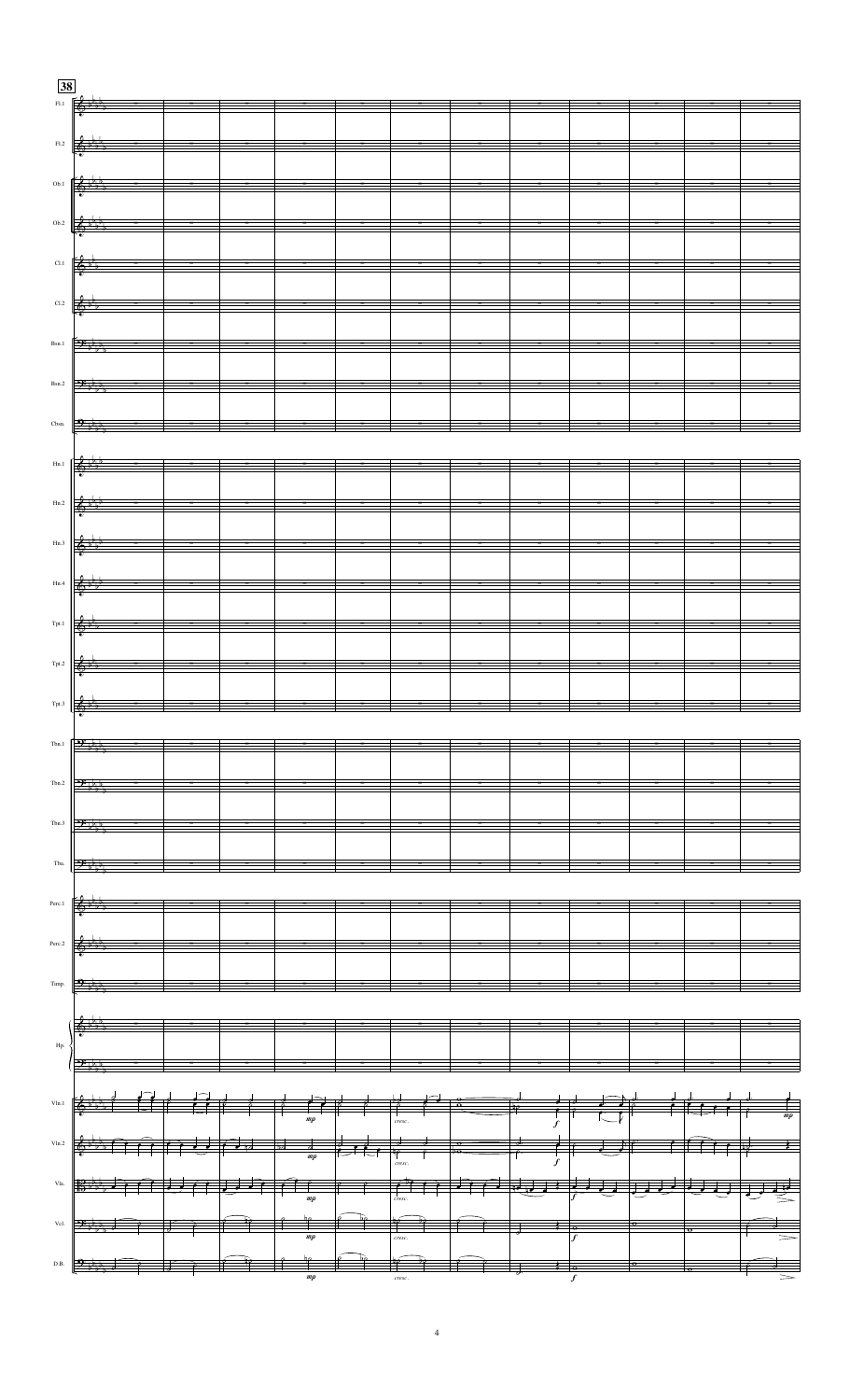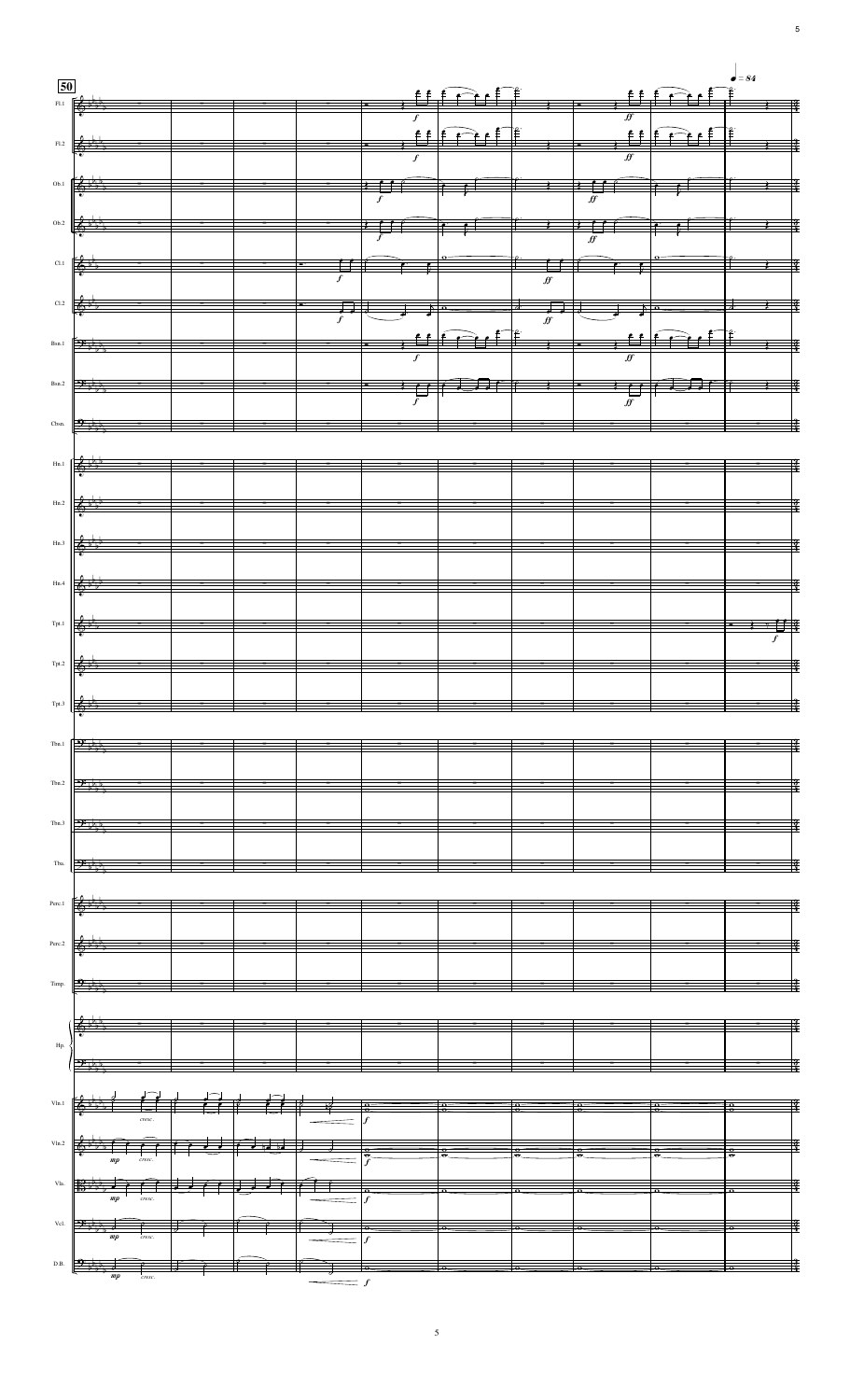| $\overline{60}$<br>$\rm{F}l.1$ |                                                                                                                                                                                    |                                                                                                                                                                                                                                                                                                                                                       |               |                             |                                                                                                                                                                                                                                                                                                                     | $=84$                                                                               |       |                             | L'istesso Tempo: with restrained emotion                                                                                                                                                                                                                                                                            |   |                          |                                                                       |               |
|--------------------------------|------------------------------------------------------------------------------------------------------------------------------------------------------------------------------------|-------------------------------------------------------------------------------------------------------------------------------------------------------------------------------------------------------------------------------------------------------------------------------------------------------------------------------------------------------|---------------|-----------------------------|---------------------------------------------------------------------------------------------------------------------------------------------------------------------------------------------------------------------------------------------------------------------------------------------------------------------|-------------------------------------------------------------------------------------|-------|-----------------------------|---------------------------------------------------------------------------------------------------------------------------------------------------------------------------------------------------------------------------------------------------------------------------------------------------------------------|---|--------------------------|-----------------------------------------------------------------------|---------------|
|                                |                                                                                                                                                                                    |                                                                                                                                                                                                                                                                                                                                                       |               |                             |                                                                                                                                                                                                                                                                                                                     |                                                                                     |       |                             |                                                                                                                                                                                                                                                                                                                     |   |                          |                                                                       |               |
| FL.2                           |                                                                                                                                                                                    |                                                                                                                                                                                                                                                                                                                                                       |               |                             |                                                                                                                                                                                                                                                                                                                     |                                                                                     |       |                             |                                                                                                                                                                                                                                                                                                                     |   |                          |                                                                       |               |
| $_{\rm Ob.1}$                  |                                                                                                                                                                                    |                                                                                                                                                                                                                                                                                                                                                       |               |                             |                                                                                                                                                                                                                                                                                                                     |                                                                                     |       |                             |                                                                                                                                                                                                                                                                                                                     |   |                          |                                                                       |               |
| $_{\rm Ob.2}$                  |                                                                                                                                                                                    |                                                                                                                                                                                                                                                                                                                                                       |               |                             |                                                                                                                                                                                                                                                                                                                     |                                                                                     |       |                             |                                                                                                                                                                                                                                                                                                                     |   |                          |                                                                       |               |
|                                |                                                                                                                                                                                    |                                                                                                                                                                                                                                                                                                                                                       |               |                             |                                                                                                                                                                                                                                                                                                                     |                                                                                     |       |                             |                                                                                                                                                                                                                                                                                                                     |   |                          |                                                                       |               |
| $\rm C1.1$                     | $\mathbb{K}^{\mathbb{P}_{\mathbb{Z}}}$                                                                                                                                             | $\frac{1}{2}$                                                                                                                                                                                                                                                                                                                                         |               |                             |                                                                                                                                                                                                                                                                                                                     |                                                                                     |       |                             |                                                                                                                                                                                                                                                                                                                     |   |                          |                                                                       |               |
| Cl.2                           |                                                                                                                                                                                    | $\frac{1}{4}$                                                                                                                                                                                                                                                                                                                                         |               | $\frac{3}{4}$ -             | $\exists 1$                                                                                                                                                                                                                                                                                                         | $\frac{2}{3}$ $\frac{1}{3}$ $\frac{1}{3}$                                           |       | $\triangle$                 |                                                                                                                                                                                                                                                                                                                     |   |                          |                                                                       |               |
| Bsn.1                          | 9.1                                                                                                                                                                                |                                                                                                                                                                                                                                                                                                                                                       |               |                             |                                                                                                                                                                                                                                                                                                                     |                                                                                     |       |                             |                                                                                                                                                                                                                                                                                                                     |   |                          |                                                                       |               |
| $_{\rm Bsn.2}$                 | $\mathcal{P}$ , $\mathbb{P}_\mathbb{P}$                                                                                                                                            |                                                                                                                                                                                                                                                                                                                                                       |               |                             |                                                                                                                                                                                                                                                                                                                     |                                                                                     | $  4$ |                             |                                                                                                                                                                                                                                                                                                                     |   |                          |                                                                       |               |
|                                |                                                                                                                                                                                    |                                                                                                                                                                                                                                                                                                                                                       |               |                             |                                                                                                                                                                                                                                                                                                                     |                                                                                     |       |                             |                                                                                                                                                                                                                                                                                                                     |   |                          |                                                                       |               |
| Cbsn.                          |                                                                                                                                                                                    |                                                                                                                                                                                                                                                                                                                                                       |               |                             |                                                                                                                                                                                                                                                                                                                     |                                                                                     |       |                             |                                                                                                                                                                                                                                                                                                                     |   |                          |                                                                       |               |
| Hn.1                           | $6^{3}$                                                                                                                                                                            |                                                                                                                                                                                                                                                                                                                                                       |               |                             | <u> 1000   1000   1000   1000   1000   1000   1000   1000   1000   1000   1000   1000   1000   1000   1000   100</u>                                                                                                                                                                                                |                                                                                     |       |                             |                                                                                                                                                                                                                                                                                                                     |   |                          |                                                                       |               |
| $_{\rm Hn.2}$                  | $8+32+17$                                                                                                                                                                          |                                                                                                                                                                                                                                                                                                                                                       |               |                             |                                                                                                                                                                                                                                                                                                                     |                                                                                     |       |                             | ₩                                                                                                                                                                                                                                                                                                                   |   |                          |                                                                       |               |
| $\rm Hn.3$                     | $\frac{3}{4}$ : $\sqrt[3]{1}$ -                                                                                                                                                    |                                                                                                                                                                                                                                                                                                                                                       |               |                             | $ i \cdot k $                                                                                                                                                                                                                                                                                                       |                                                                                     |       |                             |                                                                                                                                                                                                                                                                                                                     |   |                          |                                                                       |               |
|                                |                                                                                                                                                                                    |                                                                                                                                                                                                                                                                                                                                                       |               |                             |                                                                                                                                                                                                                                                                                                                     |                                                                                     |       |                             |                                                                                                                                                                                                                                                                                                                     |   |                          |                                                                       |               |
| Hn.4                           |                                                                                                                                                                                    |                                                                                                                                                                                                                                                                                                                                                       |               |                             |                                                                                                                                                                                                                                                                                                                     |                                                                                     |       |                             |                                                                                                                                                                                                                                                                                                                     |   |                          |                                                                       |               |
| Tpt.1                          | $\sqrt[3]{\mathcal{C}}$<br>$\left\langle \phi \right\rangle^p$                                                                                                                     | $\frac{1}{2}$ $\frac{1}{2}$ $\frac{1}{2}$ $\frac{1}{2}$ $\frac{1}{2}$ $\frac{1}{2}$ $\frac{1}{2}$ $\frac{1}{2}$                                                                                                                                                                                                                                       |               |                             | $\rightarrow$                                                                                                                                                                                                                                                                                                       | $\frac{2}{3}$ $\frac{1}{2}$ $\frac{1}{2}$ $\frac{1}{2}$ $\frac{1}{2}$ $\frac{1}{2}$ |       | Ê                           | $\mathbb{B}$                                                                                                                                                                                                                                                                                                        |   |                          | $\left  \cdot \right $ $\left  \cdot \right $<br>≂                    |               |
| $\operatorname{Tpt.2}$         | $\mathbb{R}^{p}$                                                                                                                                                                   | $\frac{3}{4}$ $\left( \frac{1}{4} \right)$ $-\frac{3}{4}$ $\left( \frac{3}{4} \right)$ $-\frac{3}{4}$ $-\frac{3}{4}$ $-\frac{3}{4}$ $-\frac{3}{4}$ $-\frac{3}{4}$ $-\frac{3}{4}$ $-\frac{3}{4}$ $-\frac{3}{4}$ $-\frac{3}{4}$ $-\frac{3}{4}$ $-\frac{3}{4}$ $-\frac{3}{4}$ $-\frac{3}{4}$ $-\frac{3}{4}$ $-\frac{3}{4}$ $-\frac{3}{4}$ $-\frac{3}{4}$ |               |                             | $\begin{array}{ c c c c c c }\hline \textbf{1} & \textbf{1} & \textbf{1} & \textbf{1} & \textbf{1} \\ \hline \textbf{2} & \textbf{3} & \textbf{2} & \textbf{1} & \textbf{1} & \textbf{1} \\ \hline \textbf{3} & \textbf{1} & \textbf{1} & \textbf{1} & \textbf{1} & \textbf{1} \\ \hline \end{array}$               |                                                                                     |       |                             |                                                                                                                                                                                                                                                                                                                     |   |                          |                                                                       |               |
|                                |                                                                                                                                                                                    |                                                                                                                                                                                                                                                                                                                                                       |               | $\frac{1}{2}$               | $\frac{1}{4}$ $\frac{1}{4}$                                                                                                                                                                                                                                                                                         |                                                                                     |       |                             | ₽                                                                                                                                                                                                                                                                                                                   |   |                          |                                                                       | $\frac{1}{4}$ |
|                                | $T_{\text{p1,3}}$ $\left[\begin{array}{ccc} 1 & 1 & 1 \\ 1 & 1 & 1 \\ 0 & 0 & 1 \end{array}\right]$                                                                                |                                                                                                                                                                                                                                                                                                                                                       |               |                             |                                                                                                                                                                                                                                                                                                                     |                                                                                     |       |                             |                                                                                                                                                                                                                                                                                                                     |   |                          |                                                                       |               |
|                                | Tbn.1 $\left[\frac{9!}{2^2}\right]^{\frac{1}{2}}$                                                                                                                                  |                                                                                                                                                                                                                                                                                                                                                       | $\frac{3}{4}$ |                             | $\mathbb{H}^{\frac{1}{\alpha}}$                                                                                                                                                                                                                                                                                     | $\frac{2}{3}$ $\left  \frac{3}{4} \right $                                          |       |                             |                                                                                                                                                                                                                                                                                                                     |   |                          |                                                                       | $\frac{2}{4}$ |
| Tbn.2                          |                                                                                                                                                                                    |                                                                                                                                                                                                                                                                                                                                                       |               |                             |                                                                                                                                                                                                                                                                                                                     | $\frac{1}{2}$ $\frac{1}{2}$ $\frac{1}{2}$                                           |       | $\frac{1}{1}$               |                                                                                                                                                                                                                                                                                                                     |   |                          |                                                                       | 疂             |
| $_{\rm Tbn.3}$                 | $\left( \mathbf{P}_{\mathbf{p}}\right) _{\mathbf{p}},\mathbf{P}_{\mathbf{p}}$                                                                                                      | $\frac{3}{4}$ $\frac{3}{4}$                                                                                                                                                                                                                                                                                                                           |               |                             |                                                                                                                                                                                                                                                                                                                     |                                                                                     |       |                             | ₽                                                                                                                                                                                                                                                                                                                   |   |                          |                                                                       |               |
| Tba.                           | $2 + 3$                                                                                                                                                                            |                                                                                                                                                                                                                                                                                                                                                       |               |                             |                                                                                                                                                                                                                                                                                                                     |                                                                                     |       |                             |                                                                                                                                                                                                                                                                                                                     |   |                          | $\frac{2}{4}$                                                         |               |
|                                |                                                                                                                                                                                    |                                                                                                                                                                                                                                                                                                                                                       |               |                             |                                                                                                                                                                                                                                                                                                                     |                                                                                     |       |                             |                                                                                                                                                                                                                                                                                                                     |   |                          |                                                                       |               |
|                                | Perc.1 $\left[\begin{array}{ccc} \frac{1}{2} & \frac{1}{2} & \frac{1}{2} \\ \frac{1}{2} & \frac{1}{2} & \frac{1}{2} \\ \frac{1}{2} & \frac{1}{2} & \frac{1}{2} \end{array}\right]$ |                                                                                                                                                                                                                                                                                                                                                       | $\frac{3}{4}$ |                             | $\frac{1}{2}$                                                                                                                                                                                                                                                                                                       | $\frac{1}{2}$                                                                       |       | $\frac{1}{4}$ $\frac{6}{5}$ |                                                                                                                                                                                                                                                                                                                     |   |                          |                                                                       |               |
| Perc.2                         | $\left(6^{3}$ <sup>b</sup> <sub>b</sub> 3 =                                                                                                                                        | $\frac{3}{4}$ - $\frac{2}{3}$ - $\frac{3}{4}$ - $\frac{1}{4}$                                                                                                                                                                                                                                                                                         |               |                             |                                                                                                                                                                                                                                                                                                                     |                                                                                     |       |                             | $\exists$<br>$\overline{\phantom{a}}$                                                                                                                                                                                                                                                                               | ÷ | $\overline{\phantom{a}}$ |                                                                       |               |
| Timp.                          | $2\frac{1}{2}$                                                                                                                                                                     | $\frac{1}{4}$ - -                                                                                                                                                                                                                                                                                                                                     |               | $\frac{1}{3}$               | $\Rightarrow$                                                                                                                                                                                                                                                                                                       | $\frac{2}{4}$                                                                       |       | $\Rightarrow$               |                                                                                                                                                                                                                                                                                                                     |   |                          |                                                                       |               |
|                                |                                                                                                                                                                                    | $\frac{1}{4}$ - -                                                                                                                                                                                                                                                                                                                                     |               |                             |                                                                                                                                                                                                                                                                                                                     |                                                                                     |       |                             |                                                                                                                                                                                                                                                                                                                     |   |                          |                                                                       |               |
| Hp.                            |                                                                                                                                                                                    |                                                                                                                                                                                                                                                                                                                                                       |               |                             |                                                                                                                                                                                                                                                                                                                     |                                                                                     |       |                             |                                                                                                                                                                                                                                                                                                                     |   |                          |                                                                       |               |
|                                | $2 + 3$                                                                                                                                                                            |                                                                                                                                                                                                                                                                                                                                                       |               |                             | ▁▗▁▕ <sub>▌</sub> ▔▁▁▕ <sub>▌</sub> ▁▁▕ <sub>▌</sub> ▁▁▕ <sub>▌</sub> ▁▔▁▕ <sub>▌</sub> ▁▁▔▏▏▁▁▕▁▏▔▔▕▒▌▁ <sub>▚</sub> ڕ▁▎▁▏▁▏▁▎▁▎▏▗▏▟▐▝▟▗▎▏ <sub>▗</sub>                                                                                                                                                            |                                                                                     |       |                             |                                                                                                                                                                                                                                                                                                                     |   |                          |                                                                       |               |
| Vln.1                          | $\left[ \left\langle \cdot \right\rangle ^{p}, \cdot \right]$                                                                                                                      | $1 -$                                                                                                                                                                                                                                                                                                                                                 |               | $\frac{1}{4}$ $\frac{1}{4}$ | t                                                                                                                                                                                                                                                                                                                   |                                                                                     |       |                             | $_{pp}$                                                                                                                                                                                                                                                                                                             |   |                          | $\begin{array}{c c c c c} \hline \circ & \circ & \circ & \end{array}$ |               |
| Vln.2                          | $\frac{2}{3}$                                                                                                                                                                      |                                                                                                                                                                                                                                                                                                                                                       |               |                             |                                                                                                                                                                                                                                                                                                                     |                                                                                     |       |                             |                                                                                                                                                                                                                                                                                                                     |   |                          |                                                                       |               |
|                                |                                                                                                                                                                                    |                                                                                                                                                                                                                                                                                                                                                       |               |                             |                                                                                                                                                                                                                                                                                                                     |                                                                                     |       |                             | $\frac{1}{2}$ $\frac{1}{2}$ $\frac{1}{2}$ $\frac{1}{2}$ $\frac{1}{2}$ $\frac{1}{2}$ $\frac{1}{2}$ $\frac{1}{2}$ $\frac{1}{2}$ $\frac{1}{2}$ $\frac{1}{2}$ $\frac{1}{2}$ $\frac{1}{2}$ $\frac{1}{2}$ $\frac{1}{2}$ $\frac{1}{2}$ $\frac{1}{2}$ $\frac{1}{2}$ $\frac{1}{2}$ $\frac{1}{2}$ $\frac{1}{2}$ $\frac{1}{2}$ |   |                          |                                                                       |               |
| Vla.                           | $B^{\nu_1}$ ? $\cdots$                                                                                                                                                             | $\frac{1}{4}$ - -                                                                                                                                                                                                                                                                                                                                     |               | $\frac{3}{4}$ $\frac{1}{4}$ |                                                                                                                                                                                                                                                                                                                     |                                                                                     |       |                             | $_{pp}$<br>con sord.                                                                                                                                                                                                                                                                                                |   |                          |                                                                       |               |
| Vcl.                           | $\left[ \mathbf{\hat{P}}\left[ \cdot \right] _{i}\right] _{i}\mathbf{\hat{3}}$                                                                                                     | $\frac{1}{4}$ - $\frac{2}{4}$                                                                                                                                                                                                                                                                                                                         |               |                             | $\frac{1}{3}$ $\frac{1}{3}$ $\frac{1}{3}$ $\frac{1}{3}$ $\frac{1}{3}$ $\frac{1}{3}$ $\frac{1}{3}$ $\frac{1}{3}$ $\frac{1}{3}$ $\frac{1}{3}$ $\frac{1}{3}$ $\frac{1}{3}$ $\frac{1}{3}$ $\frac{1}{3}$ $\frac{1}{3}$ $\frac{1}{3}$ $\frac{1}{3}$ $\frac{1}{3}$ $\frac{1}{3}$ $\frac{1}{3}$ $\frac{1}{3}$ $\frac{1}{3}$ |                                                                                     |       |                             | $_{pp}$                                                                                                                                                                                                                                                                                                             |   |                          |                                                                       |               |
| D.B.                           | $\mathbb{P} \mathbb{F}_+$ i                                                                                                                                                        |                                                                                                                                                                                                                                                                                                                                                       |               |                             | $\triangle$                                                                                                                                                                                                                                                                                                         |                                                                                     |       |                             |                                                                                                                                                                                                                                                                                                                     |   |                          |                                                                       |               |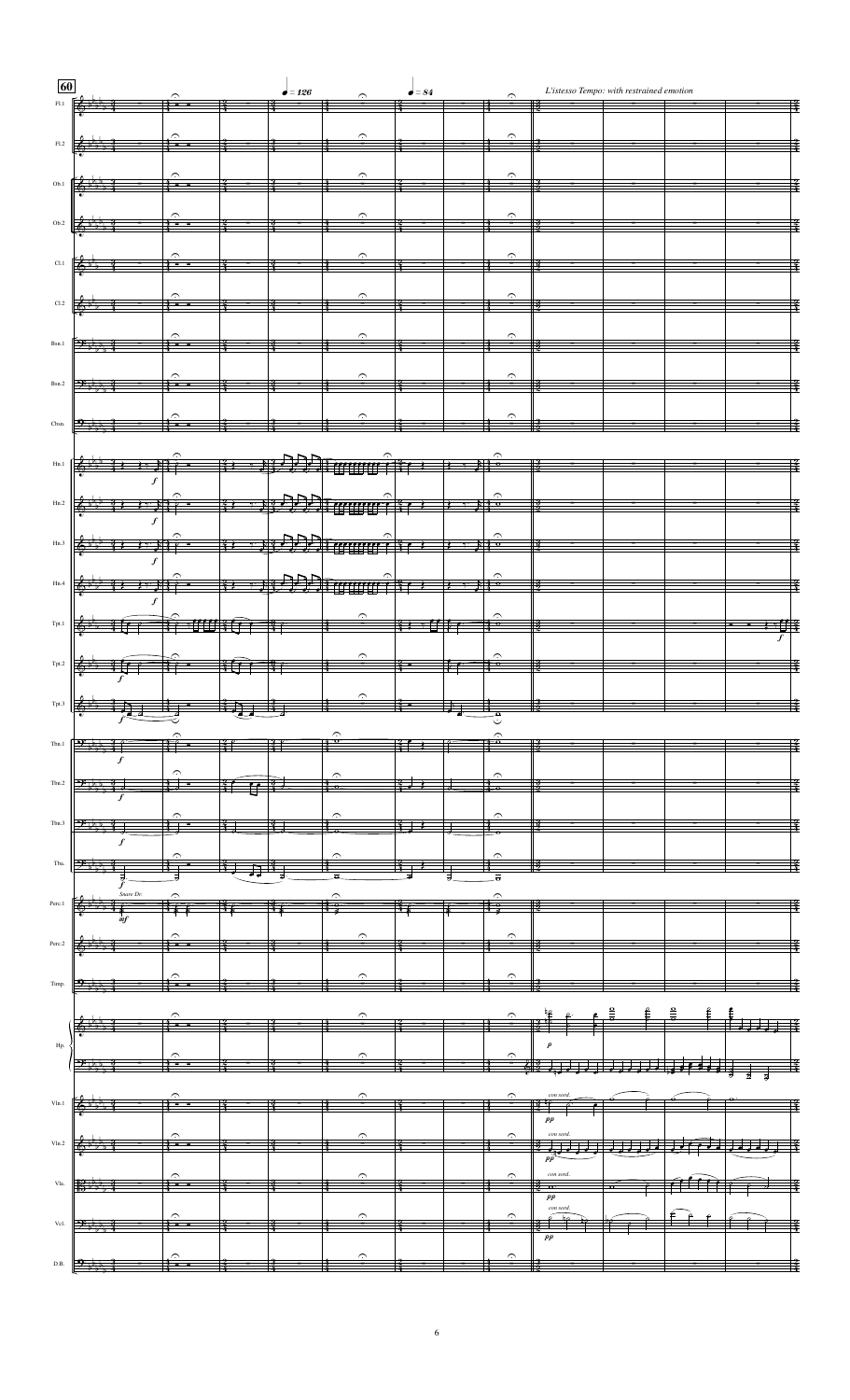| 72                             |                                                                                                                                                                                                                                                                                                                                                     |                         | $\bullet$ = 126<br>$\bullet$ = 84 $\,$        |                          |                                  |                                                                                                                                                                                                                                                                                                                                                                                                                                                                  | L'istesso Tempo: with restrained emotion                                 |                                                                                            |                                               |               |
|--------------------------------|-----------------------------------------------------------------------------------------------------------------------------------------------------------------------------------------------------------------------------------------------------------------------------------------------------------------------------------------------------|-------------------------|-----------------------------------------------|--------------------------|----------------------------------|------------------------------------------------------------------------------------------------------------------------------------------------------------------------------------------------------------------------------------------------------------------------------------------------------------------------------------------------------------------------------------------------------------------------------------------------------------------|--------------------------------------------------------------------------|--------------------------------------------------------------------------------------------|-----------------------------------------------|---------------|
| $\rm{F}l.1$                    |                                                                                                                                                                                                                                                                                                                                                     |                         |                                               |                          |                                  |                                                                                                                                                                                                                                                                                                                                                                                                                                                                  |                                                                          |                                                                                            |                                               |               |
| $\rm{F}l.2$                    |                                                                                                                                                                                                                                                                                                                                                     | $\widehat{\cdot}$       |                                               | $\hat{\cdot}$            |                                  |                                                                                                                                                                                                                                                                                                                                                                                                                                                                  |                                                                          |                                                                                            |                                               |               |
| $_{\rm Ob.1}$                  |                                                                                                                                                                                                                                                                                                                                                     | $\widehat{\cdot}$       |                                               | $\hat{=}$                | $\hat{+}$                        | 궊                                                                                                                                                                                                                                                                                                                                                                                                                                                                |                                                                          |                                                                                            |                                               |               |
|                                |                                                                                                                                                                                                                                                                                                                                                     |                         |                                               | ⌒                        |                                  |                                                                                                                                                                                                                                                                                                                                                                                                                                                                  |                                                                          |                                                                                            |                                               |               |
| $_{\rm Ob.2}$                  | $\overline{\bullet}$                                                                                                                                                                                                                                                                                                                                |                         |                                               |                          |                                  |                                                                                                                                                                                                                                                                                                                                                                                                                                                                  |                                                                          |                                                                                            |                                               |               |
| $\rm C1.1$                     | $6$ <sup>p</sup>                                                                                                                                                                                                                                                                                                                                    |                         |                                               |                          |                                  |                                                                                                                                                                                                                                                                                                                                                                                                                                                                  |                                                                          |                                                                                            |                                               |               |
| $\rm C1.2$                     |                                                                                                                                                                                                                                                                                                                                                     |                         |                                               |                          | ≘                                |                                                                                                                                                                                                                                                                                                                                                                                                                                                                  |                                                                          |                                                                                            |                                               |               |
|                                |                                                                                                                                                                                                                                                                                                                                                     | $\widehat{\cdot}$       |                                               |                          |                                  |                                                                                                                                                                                                                                                                                                                                                                                                                                                                  |                                                                          |                                                                                            |                                               |               |
| Bsn.1                          | $\mathfrak{P} \rightarrow$                                                                                                                                                                                                                                                                                                                          |                         |                                               | ≘                        | $4-$                             |                                                                                                                                                                                                                                                                                                                                                                                                                                                                  |                                                                          |                                                                                            |                                               |               |
| $_{\rm Bsn.2}$                 | ⊶                                                                                                                                                                                                                                                                                                                                                   | $\hat{\phantom{a}}$     |                                               | $\hat{=}$                | $\hat{+}$                        | 궊                                                                                                                                                                                                                                                                                                                                                                                                                                                                |                                                                          |                                                                                            |                                               |               |
| Cbsn.                          |                                                                                                                                                                                                                                                                                                                                                     |                         |                                               |                          |                                  |                                                                                                                                                                                                                                                                                                                                                                                                                                                                  |                                                                          |                                                                                            |                                               |               |
|                                |                                                                                                                                                                                                                                                                                                                                                     |                         |                                               |                          |                                  |                                                                                                                                                                                                                                                                                                                                                                                                                                                                  |                                                                          |                                                                                            |                                               |               |
| $_{\rm Hn.1}$                  |                                                                                                                                                                                                                                                                                                                                                     |                         |                                               |                          |                                  |                                                                                                                                                                                                                                                                                                                                                                                                                                                                  |                                                                          |                                                                                            |                                               |               |
| $_{\rm Hn.2}$                  | $\dddot{}$                                                                                                                                                                                                                                                                                                                                          | $\overline{\mathbf{y}}$ |                                               | $\overline{\phantom{a}}$ |                                  |                                                                                                                                                                                                                                                                                                                                                                                                                                                                  |                                                                          |                                                                                            |                                               |               |
| $_{\rm Hn.3}$                  | $6^{\frac{p}{p}}$<br>$\overline{\phantom{a}}$<br>$\sum$                                                                                                                                                                                                                                                                                             | $\overline{\mathbf{y}}$ | −<br>₦≁                                       | $\rightarrow$ $\sqrt{2}$ |                                  |                                                                                                                                                                                                                                                                                                                                                                                                                                                                  |                                                                          |                                                                                            |                                               |               |
| $_{\rm Hn.4}$                  | $\frac{1}{2}$                                                                                                                                                                                                                                                                                                                                       | $\rightarrow$           |                                               | $\overline{\mathbf{y}}$  | $\frac{1}{\epsilon}$             |                                                                                                                                                                                                                                                                                                                                                                                                                                                                  |                                                                          |                                                                                            |                                               |               |
|                                |                                                                                                                                                                                                                                                                                                                                                     |                         |                                               |                          |                                  |                                                                                                                                                                                                                                                                                                                                                                                                                                                                  |                                                                          |                                                                                            |                                               |               |
| $_{\rm Tpt.1}$                 | $\phi_{\mathfrak{p}}$<br>←                                                                                                                                                                                                                                                                                                                          |                         | ₹                                             | $\overline{y}$           |                                  |                                                                                                                                                                                                                                                                                                                                                                                                                                                                  |                                                                          |                                                                                            | $\gamma$ (f $\frac{2}{4}$<br>$\boldsymbol{f}$ |               |
| $\operatorname{Tpt.2}$         | $6^{p}$<br>$\frac{2}{4}$                                                                                                                                                                                                                                                                                                                            |                         | $\hat{\overline{\imath}}$ $\overline{\imath}$ |                          |                                  |                                                                                                                                                                                                                                                                                                                                                                                                                                                                  |                                                                          |                                                                                            |                                               |               |
|                                | $\frac{1}{2}$                                                                                                                                                                                                                                                                                                                                       |                         | $\hat{=}$                                     |                          |                                  |                                                                                                                                                                                                                                                                                                                                                                                                                                                                  |                                                                          |                                                                                            |                                               |               |
|                                | $\begin{picture}(180,10) \put(0,0){\line(1,0){10}} \put(15,0){\line(1,0){10}} \put(15,0){\line(1,0){10}} \put(15,0){\line(1,0){10}} \put(15,0){\line(1,0){10}} \put(15,0){\line(1,0){10}} \put(15,0){\line(1,0){10}} \put(15,0){\line(1,0){10}} \put(15,0){\line(1,0){10}} \put(15,0){\line(1,0){10}} \put(15,0){\line(1,0){10}} \put(15,0){\line($ |                         | ر.                                            |                          | 毎                                |                                                                                                                                                                                                                                                                                                                                                                                                                                                                  |                                                                          |                                                                                            |                                               |               |
| $_{\rm Tbn.1}$                 | $2 + 7 - 7$                                                                                                                                                                                                                                                                                                                                         |                         | Ť                                             | $\bar{=}$                | 11 <sup>o</sup>                  | ₿                                                                                                                                                                                                                                                                                                                                                                                                                                                                |                                                                          |                                                                                            |                                               |               |
| $_{\rm Tbn.2}$                 | $2 + 3 -$<br>ᆛ<br>$\boldsymbol{f}$                                                                                                                                                                                                                                                                                                                  | 奪                       | J                                             |                          | $\hat{1}$                        | J.                                                                                                                                                                                                                                                                                                                                                                                                                                                               |                                                                          |                                                                                            |                                               | $\frac{2}{4}$ |
| $_{\rm Tbn.3}$                 | $\mathcal{P}$ , $\mathcal{P}$                                                                                                                                                                                                                                                                                                                       |                         | Ŧ                                             | $\frac{q}{q}$            | $\hat{1}$                        | $\frac{3}{2}$ -                                                                                                                                                                                                                                                                                                                                                                                                                                                  |                                                                          |                                                                                            | $\overline{\phantom{a}}$                      | $\frac{2}{4}$ |
|                                |                                                                                                                                                                                                                                                                                                                                                     |                         |                                               |                          |                                  |                                                                                                                                                                                                                                                                                                                                                                                                                                                                  |                                                                          |                                                                                            |                                               |               |
| $\!$ Tba.                      | $\left  \frac{9}{2} \right  \rightarrow \frac{2}{4}$                                                                                                                                                                                                                                                                                                | 月!                      |                                               | $\ddot{}$<br>Ę           |                                  |                                                                                                                                                                                                                                                                                                                                                                                                                                                                  |                                                                          |                                                                                            |                                               | $\frac{2}{4}$ |
| $\mbox{Perc.1}$                | 6.737<br>$_{mf}$                                                                                                                                                                                                                                                                                                                                    |                         |                                               |                          | 毒                                |                                                                                                                                                                                                                                                                                                                                                                                                                                                                  |                                                                          |                                                                                            |                                               | $\frac{3}{4}$ |
| $\ensuremath{\mathsf{Perc}}.2$ | 6.73                                                                                                                                                                                                                                                                                                                                                |                         | ٠.                                            | $\triangleq$             | $\hat{1}$ $\hat{1}$              | ₿                                                                                                                                                                                                                                                                                                                                                                                                                                                                |                                                                          |                                                                                            |                                               |               |
| $\mbox{Timp.}$                 | $\mathcal{P}$ , $\mathcal{P}_\mathrm{p}$                                                                                                                                                                                                                                                                                                            |                         |                                               | $\hat{=}$                | $\widehat{\cdot}$                |                                                                                                                                                                                                                                                                                                                                                                                                                                                                  |                                                                          |                                                                                            |                                               | $\frac{1}{4}$ |
|                                |                                                                                                                                                                                                                                                                                                                                                     |                         |                                               |                          |                                  |                                                                                                                                                                                                                                                                                                                                                                                                                                                                  |                                                                          |                                                                                            |                                               |               |
| $_{\rm Hp.}$                   | $6 - 1$                                                                                                                                                                                                                                                                                                                                             |                         |                                               |                          | $\mathfrak{m}f$                  |                                                                                                                                                                                                                                                                                                                                                                                                                                                                  | $\frac{\frac{\mathbf{a}}{\overline{\mathbf{b}}}}{\overline{\mathbf{b}}}$ | $\frac{2}{10}$                                                                             | $\frac{a}{b}$<br>$\frac{1}{4}$                |               |
|                                | $6 - 3$                                                                                                                                                                                                                                                                                                                                             |                         |                                               |                          | $\hat{+}$<br>÷                   | $\frac{3}{2}$ $\frac{5}{2}$ $\frac{5}{2}$ $\frac{3}{2}$ $\frac{5}{2}$ $\frac{3}{2}$ $\frac{5}{2}$ $\frac{3}{2}$ $\frac{5}{2}$                                                                                                                                                                                                                                                                                                                                    | $\frac{1}{2}$ $\frac{1}{2}$ $\frac{1}{2}$                                | <u> 7 : </u><br>$\overline{\phantom{a}}$ $\overline{\phantom{a}}$ $\overline{\phantom{a}}$ | $\frac{2}{3}$                                 |               |
| $_{\rm Vln.1}$                 | $\frac{2}{3}$                                                                                                                                                                                                                                                                                                                                       |                         |                                               | $\overline{\phantom{0}}$ | $\frac{1}{\sqrt{1-\frac{1}{2}}}$ |                                                                                                                                                                                                                                                                                                                                                                                                                                                                  |                                                                          |                                                                                            | $\frac{3}{4}$                                 |               |
|                                |                                                                                                                                                                                                                                                                                                                                                     |                         |                                               |                          | $m f \ll$                        | $_{pp}$                                                                                                                                                                                                                                                                                                                                                                                                                                                          |                                                                          |                                                                                            |                                               |               |
| $_{\rm Vln.2}$                 | 677                                                                                                                                                                                                                                                                                                                                                 | $\hat{=}$               | Ξ                                             | $\hat{z}$                |                                  | $\begin{array}{ c c c c }\hline \dots & \frac{1}{2} & \dots & \frac{1}{2} \\\hline \dots & \frac{1}{2} & \dots & \frac{1}{2} \\\hline \dots & \frac{1}{2} & \dots & \frac{1}{2} \\\hline \dots & \frac{1}{2} & \dots & \frac{1}{2} \\\hline \dots & \frac{1}{2} & \dots & \frac{1}{2} \\\hline \dots & \frac{1}{2} & \dots & \frac{1}{2} \\\hline \dots & \frac{1}{2} & \dots & \frac{1}{2} \\\hline \dots & \frac{1}{2} & \dots & \frac{1}{2} \\\hline \dots &$ | <b>.</b>                                                                 |                                                                                            | $\frac{1}{2}$                                 | $\frac{1}{4}$ |
| $_{\rm Vla.}$                  | $B^{b_1},$ $\}$                                                                                                                                                                                                                                                                                                                                     | $\hat{=}$               |                                               | $\triangleq$             | $\hat{A}$ $\hat{B}$              | $\frac{1}{2}$<br>$\frac{p}{p}$                                                                                                                                                                                                                                                                                                                                                                                                                                   | $\mathop{\mathop{\boxplus}}\nolimits$<br>ŕf                              | ≢                                                                                          | $\mathbf{p}$                                  | ∄             |
| $\operatorname{Vcl.}$          | $\mathcal{F}^{\, \downarrow}_{\nu} \mathcal{F}^{\, \downarrow}_{\nu}$                                                                                                                                                                                                                                                                               | ≙                       | $\overline{\phantom{a}}$                      | $\triangle$              | $\frac{2}{1}$                    | $\begin{array}{ c c }\n\hline\n3 & \rightarrow & \\ 2 & \rightarrow & \\ p & \\ p & \\ \hline\n\end{array}$                                                                                                                                                                                                                                                                                                                                                      | $\bullet$ $\bullet$                                                      |                                                                                            | $\sqrt{1}$<br>$\frac{1}{4}$                   |               |
|                                |                                                                                                                                                                                                                                                                                                                                                     |                         |                                               | $\hat{\phantom{a}}$      |                                  |                                                                                                                                                                                                                                                                                                                                                                                                                                                                  |                                                                          |                                                                                            |                                               |               |
| $\mathbf{D}.\mathbf{B}.$       | $\mathbb{P}_{\mathbb{F}_p}$                                                                                                                                                                                                                                                                                                                         |                         |                                               | ÷                        | $\mathbf{r}$                     | $\frac{3}{2}$ $\frac{6}{p}$                                                                                                                                                                                                                                                                                                                                                                                                                                      | $\overline{\bullet}$                                                     | $\overline{\phantom{a}}$                                                                   | $\sqrt{1-\frac{1}{2}}$                        |               |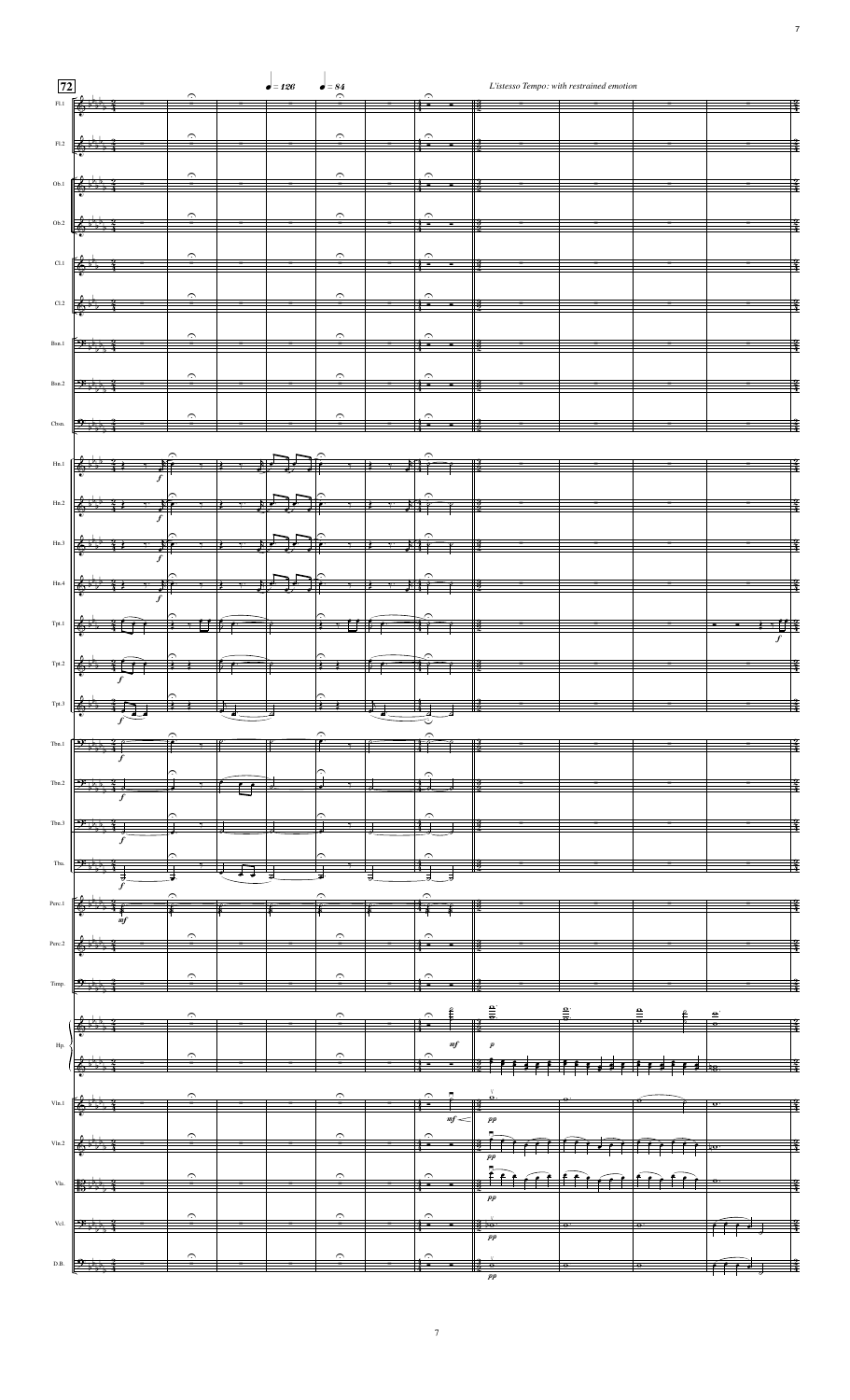| 83<br>FI.1 6                   |                                                                                                  |                                              |                                                                                                                                                                                                                                                                                                                                                                                                        |                                                                                                                                                                                                                                                                                                           | $\bullet = 126$         |                          |                                 | $\frac{1}{2}$ = 84 |                                                                                                                                                                                                                                                                                                                     | o = 116                              |                                                  |
|--------------------------------|--------------------------------------------------------------------------------------------------|----------------------------------------------|--------------------------------------------------------------------------------------------------------------------------------------------------------------------------------------------------------------------------------------------------------------------------------------------------------------------------------------------------------------------------------------------------------|-----------------------------------------------------------------------------------------------------------------------------------------------------------------------------------------------------------------------------------------------------------------------------------------------------------|-------------------------|--------------------------|---------------------------------|--------------------|---------------------------------------------------------------------------------------------------------------------------------------------------------------------------------------------------------------------------------------------------------------------------------------------------------------------|--------------------------------------|--------------------------------------------------|
|                                | $F1.2$ $6$ $F1.3$                                                                                |                                              | $\triangleq$                                                                                                                                                                                                                                                                                                                                                                                           |                                                                                                                                                                                                                                                                                                           |                         | $\triangleq$             |                                 |                    | R                                                                                                                                                                                                                                                                                                                   |                                      | $\sim$                                           |
|                                | $0b.1$ $\left[\begin{array}{ccc} & & & \\ & & & \\ & & & \\ & & & & \end{array}\right]$          |                                              |                                                                                                                                                                                                                                                                                                                                                                                                        |                                                                                                                                                                                                                                                                                                           | $\frac{1}{4}$           | $\triangleq$             |                                 | ÷                  | В                                                                                                                                                                                                                                                                                                                   |                                      |                                                  |
|                                | $00.2$ $\left(\frac{1}{2}, \frac{1}{2}, \frac{1}{2}\right)$                                      |                                              |                                                                                                                                                                                                                                                                                                                                                                                                        |                                                                                                                                                                                                                                                                                                           | $\frac{14}{3}$          |                          | $\frac{2}{3}$                   |                    |                                                                                                                                                                                                                                                                                                                     |                                      |                                                  |
|                                | $C1.1$ $\left( \begin{array}{ccc} 1 & 2 \\ 0 & 1 \end{array} \right)$                            |                                              |                                                                                                                                                                                                                                                                                                                                                                                                        | $\frac{1}{4}$                                                                                                                                                                                                                                                                                             |                         |                          | $\frac{1}{4}$                   |                    | Ħ                                                                                                                                                                                                                                                                                                                   |                                      | $\overline{\phantom{a}}$                         |
|                                | $C1.2$ $8+1$                                                                                     |                                              |                                                                                                                                                                                                                                                                                                                                                                                                        | $\frac{1}{2}$                                                                                                                                                                                                                                                                                             |                         |                          |                                 |                    |                                                                                                                                                                                                                                                                                                                     |                                      |                                                  |
| $_{\rm Bsn.l}$                 | $2 + 3$                                                                                          |                                              |                                                                                                                                                                                                                                                                                                                                                                                                        |                                                                                                                                                                                                                                                                                                           |                         |                          |                                 |                    |                                                                                                                                                                                                                                                                                                                     |                                      |                                                  |
|                                | Bsn.2 $\left[\frac{\partial^2}{\partial p} \right]_p$                                            |                                              |                                                                                                                                                                                                                                                                                                                                                                                                        |                                                                                                                                                                                                                                                                                                           |                         |                          |                                 | ÷                  | $\frac{1}{f}$<br>1                                                                                                                                                                                                                                                                                                  |                                      |                                                  |
| $_{\rm Cbsn.}$                 | $\mathbb{P}\mathbb{H}$                                                                           |                                              |                                                                                                                                                                                                                                                                                                                                                                                                        |                                                                                                                                                                                                                                                                                                           |                         |                          |                                 |                    | $\frac{1}{2}$                                                                                                                                                                                                                                                                                                       | $\pm 1$                              |                                                  |
|                                |                                                                                                  |                                              |                                                                                                                                                                                                                                                                                                                                                                                                        |                                                                                                                                                                                                                                                                                                           |                         |                          |                                 |                    |                                                                                                                                                                                                                                                                                                                     |                                      | $\frac{1}{f}$                                    |
|                                |                                                                                                  | $\mathbb{E}_{\mathbf{h},1}$                  |                                                                                                                                                                                                                                                                                                                                                                                                        | $\frac{1}{2}$ = $\frac{1}{2}$ = $\frac{1}{2}$ = $\frac{1}{2}$ = $\frac{1}{2}$ = $\frac{1}{2}$ = $\frac{1}{2}$ = $\frac{1}{2}$ = $\frac{1}{2}$ = $\frac{1}{2}$ = $\frac{1}{2}$ = $\frac{1}{2}$ = $\frac{1}{2}$ = $\frac{1}{2}$ = $\frac{1}{2}$ = $\frac{1}{2}$ = $\frac{1}{2}$ = $\frac{1}{2}$ = $\frac{1$ |                         |                          |                                 |                    | $\exists i$<br>$\cdot$ ) $1^{\circ}$                                                                                                                                                                                                                                                                                |                                      |                                                  |
|                                |                                                                                                  |                                              | $\mathbb{H}^{n,3}$ $\left  \begin{array}{ccc} \frac{1}{2} & \frac{1}{2} & \frac{1}{2} & \frac{1}{2} & \frac{1}{2} & \frac{1}{2} & \frac{1}{2} & \frac{1}{2} & \frac{1}{2} & \frac{1}{2} & \frac{1}{2} & \frac{1}{2} & \frac{1}{2} & \frac{1}{2} & \frac{1}{2} & \frac{1}{2} & \frac{1}{2} & \frac{1}{2} & \frac{1}{2} & \frac{1}{2} & \frac{1}{2} & \frac{1}{2} & \frac{1}{2} & \frac{1}{2} & \frac{1$ |                                                                                                                                                                                                                                                                                                           |                         |                          |                                 |                    | $\frac{3}{4}$                                                                                                                                                                                                                                                                                                       | $\cdot$ ) $1^{\circ}$                | $\frac{1}{\tau}$<br>葁<br>$\overline{\mathbf{r}}$ |
|                                | $\frac{HnA}{2}$ $\frac{1}{2}$                                                                    | $\rightarrow$ $\rightarrow$                  |                                                                                                                                                                                                                                                                                                                                                                                                        |                                                                                                                                                                                                                                                                                                           |                         | $\rightarrow$ ) transmit |                                 |                    | $\frac{3}{4}$                                                                                                                                                                                                                                                                                                       |                                      |                                                  |
|                                | $\frac{Tpt.1}{10}$                                                                               | $\mathfrak{p}$ $\mathfrak{p}$ $\mathfrak{p}$ |                                                                                                                                                                                                                                                                                                                                                                                                        | $\square'$ ) $\cdot$ $\cdot$                                                                                                                                                                                                                                                                              |                         |                          |                                 |                    | $\frac{1}{2}$ , and the set of $\frac{1}{2}$ , and $\frac{1}{2}$ , and $\frac{1}{2}$ , and $\frac{1}{2}$ , and $\frac{1}{2}$                                                                                                                                                                                        | $\frac{4}{3}$ o                      |                                                  |
|                                | $Tpt.2$ $\left[\begin{array}{ccc} -5 & -1 & -1 \\ -1 & -1 & -1 \\ 0 & 0 & -1 \end{array}\right]$ |                                              |                                                                                                                                                                                                                                                                                                                                                                                                        |                                                                                                                                                                                                                                                                                                           |                         |                          |                                 |                    | $\frac{1}{2}$ $\frac{1}{2}$ $\frac{1}{2}$ $\frac{1}{2}$ $\frac{1}{2}$ $\frac{1}{2}$ $\frac{1}{2}$ $\frac{1}{2}$ $\frac{1}{2}$ $\frac{1}{2}$ $\frac{1}{2}$ $\frac{1}{2}$ $\frac{1}{2}$ $\frac{1}{2}$ $\frac{1}{2}$ $\frac{1}{2}$ $\frac{1}{2}$ $\frac{1}{2}$ $\frac{1}{2}$ $\frac{1}{2}$ $\frac{1}{2}$ $\frac{1}{2}$ |                                      |                                                  |
|                                | Tpt.3                                                                                            |                                              |                                                                                                                                                                                                                                                                                                                                                                                                        |                                                                                                                                                                                                                                                                                                           |                         |                          |                                 |                    |                                                                                                                                                                                                                                                                                                                     |                                      |                                                  |
| $_{\rm Tbn.1}$                 | $2\cdot$ , $\cdot$                                                                               |                                              |                                                                                                                                                                                                                                                                                                                                                                                                        |                                                                                                                                                                                                                                                                                                           |                         |                          |                                 |                    |                                                                                                                                                                                                                                                                                                                     |                                      |                                                  |
| $_{\rm Tbn.2}$                 | $\mathcal{P}$ , $\flat$ ,                                                                        |                                              |                                                                                                                                                                                                                                                                                                                                                                                                        |                                                                                                                                                                                                                                                                                                           | $\overline{\cdot}$      |                          |                                 |                    |                                                                                                                                                                                                                                                                                                                     |                                      |                                                  |
| $_{\rm Tbn.3}$                 | $\mathbb{P}_{\mathbb{P}_{\mathbb{P}_{\mathbb{P}}}}$                                              |                                              |                                                                                                                                                                                                                                                                                                                                                                                                        |                                                                                                                                                                                                                                                                                                           |                         |                          | $\frac{2}{3}$ $\longrightarrow$ |                    |                                                                                                                                                                                                                                                                                                                     |                                      |                                                  |
| Tba.                           | $\mathbb{P}_{\mathbb{Z}}$                                                                        |                                              |                                                                                                                                                                                                                                                                                                                                                                                                        |                                                                                                                                                                                                                                                                                                           |                         |                          | $\frac{1}{4}$                   |                    |                                                                                                                                                                                                                                                                                                                     |                                      |                                                  |
| $\ensuremath{\mathsf{Perc}}.1$ | $6 - 7$                                                                                          |                                              |                                                                                                                                                                                                                                                                                                                                                                                                        |                                                                                                                                                                                                                                                                                                           | $\frac{1}{\frac{1}{2}}$ |                          |                                 |                    |                                                                                                                                                                                                                                                                                                                     |                                      |                                                  |
| $\ensuremath{\mathit{Perc}}.2$ | $6 - 1$                                                                                          |                                              |                                                                                                                                                                                                                                                                                                                                                                                                        |                                                                                                                                                                                                                                                                                                           |                         |                          |                                 |                    |                                                                                                                                                                                                                                                                                                                     |                                      |                                                  |
| Timp.                          | $2\frac{1}{2}$                                                                                   |                                              |                                                                                                                                                                                                                                                                                                                                                                                                        |                                                                                                                                                                                                                                                                                                           |                         |                          |                                 |                    | Ħ                                                                                                                                                                                                                                                                                                                   | $\frac{1}{4} \frac{2}{\omega_p}$     |                                                  |
|                                | $6^{\nu}$                                                                                        |                                              |                                                                                                                                                                                                                                                                                                                                                                                                        |                                                                                                                                                                                                                                                                                                           |                         |                          |                                 |                    | $\frac{1}{3}$ $\frac{1}{3}$ $\frac{1}{3}$ $\frac{1}{3}$ $\frac{1}{3}$ $\frac{1}{3}$ $\frac{1}{3}$ $\frac{1}{3}$ $\frac{1}{3}$ $\frac{1}{3}$ $\frac{1}{3}$ $\frac{1}{3}$ $\frac{1}{3}$ $\frac{1}{3}$ $\frac{1}{3}$ $\frac{1}{3}$ $\frac{1}{3}$ $\frac{1}{3}$ $\frac{1}{3}$ $\frac{1}{3}$ $\frac{1}{3}$ $\frac{1}{3}$ | $\frac{1}{2}$                        |                                                  |
| Hp.                            | $6 - 1$                                                                                          |                                              |                                                                                                                                                                                                                                                                                                                                                                                                        |                                                                                                                                                                                                                                                                                                           |                         |                          |                                 |                    |                                                                                                                                                                                                                                                                                                                     |                                      | أكتبا لحنادر                                     |
|                                | $Vln.1$ $\left[\begin{array}{ccc} 1 & 1 \\ 0 & 1 \end{array}\right]$                             |                                              |                                                                                                                                                                                                                                                                                                                                                                                                        |                                                                                                                                                                                                                                                                                                           |                         |                          |                                 |                    | senza sord.<br>$\begin{array}{c c}\n\bullet & \bullet & \bullet \\ \hline\n\bullet & \bullet & \bullet\n\end{array}$                                                                                                                                                                                                |                                      | <u>र्काम </u>                                    |
|                                | $\frac{\text{Vln.2}}{\text{O}}$                                                                  |                                              |                                                                                                                                                                                                                                                                                                                                                                                                        |                                                                                                                                                                                                                                                                                                           |                         |                          |                                 |                    |                                                                                                                                                                                                                                                                                                                     | senza sora<br>$1$ <sup>x</sup> $\in$ | 年生                                               |
| Vla.                           | $\mathbb{B}^{\nu_{\nu}}$                                                                         |                                              |                                                                                                                                                                                                                                                                                                                                                                                                        |                                                                                                                                                                                                                                                                                                           |                         |                          |                                 |                    |                                                                                                                                                                                                                                                                                                                     | senza sord<br>$-61.75$               | $\mathbb{R}$                                     |
| Vcl.                           | $\mathbb{P}$                                                                                     |                                              |                                                                                                                                                                                                                                                                                                                                                                                                        |                                                                                                                                                                                                                                                                                                           |                         |                          |                                 |                    |                                                                                                                                                                                                                                                                                                                     | senza sora                           |                                                  |
| $\mathbf{D}.\mathbf{B}.$       | $\mathbb{P}$                                                                                     |                                              |                                                                                                                                                                                                                                                                                                                                                                                                        |                                                                                                                                                                                                                                                                                                           |                         |                          |                                 |                    | 3                                                                                                                                                                                                                                                                                                                   | $\frac{1}{4}$                        |                                                  |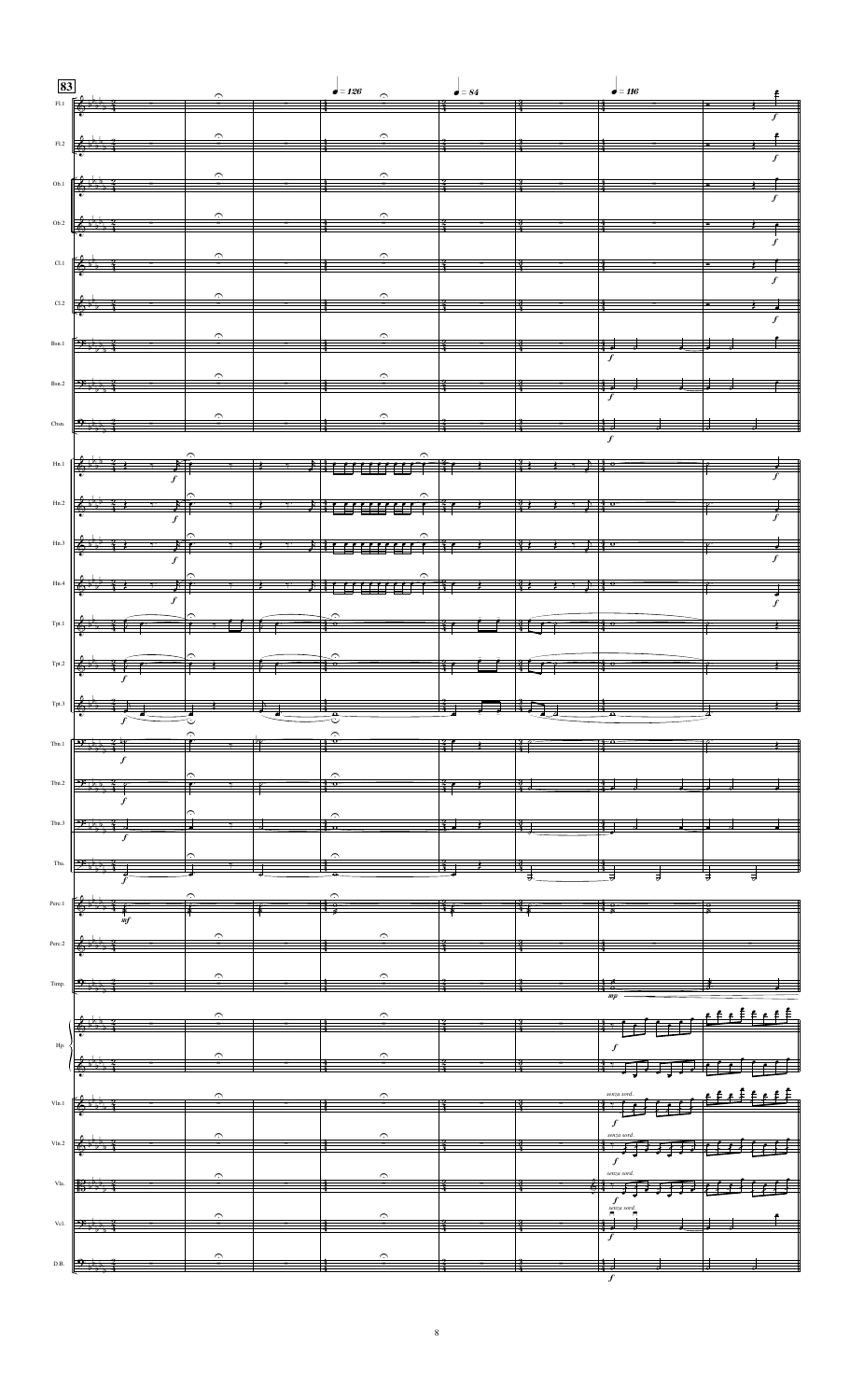|                        |                                            |                                                                                                                                                                                                                                                                                                                                                                                                                                                                                                                                                        |                   |  |                                                                        |                                                                                                                                                                                                                                                                                                                     |                         |                                                   |                                        |                          |                   |                                                 |                          | $F_{1,2}$ $\frac{1}{100}$ $\frac{1}{100}$ $\frac{1}{100}$ $\frac{1}{100}$ $\frac{1}{100}$ $\frac{1}{100}$ $\frac{1}{100}$ $\frac{1}{100}$ $\frac{1}{100}$ $\frac{1}{100}$ $\frac{1}{100}$ $\frac{1}{100}$ $\frac{1}{100}$ $\frac{1}{100}$ $\frac{1}{100}$ $\frac{1}{100}$ $\frac{1}{100}$ $\frac{1}{10$ |        |                                  |                              |                                                                                                                                                                                                                                                                                                           |                     |                                                       |
|------------------------|--------------------------------------------|--------------------------------------------------------------------------------------------------------------------------------------------------------------------------------------------------------------------------------------------------------------------------------------------------------------------------------------------------------------------------------------------------------------------------------------------------------------------------------------------------------------------------------------------------------|-------------------|--|------------------------------------------------------------------------|---------------------------------------------------------------------------------------------------------------------------------------------------------------------------------------------------------------------------------------------------------------------------------------------------------------------|-------------------------|---------------------------------------------------|----------------------------------------|--------------------------|-------------------|-------------------------------------------------|--------------------------|---------------------------------------------------------------------------------------------------------------------------------------------------------------------------------------------------------------------------------------------------------------------------------------------------------|--------|----------------------------------|------------------------------|-----------------------------------------------------------------------------------------------------------------------------------------------------------------------------------------------------------------------------------------------------------------------------------------------------------|---------------------|-------------------------------------------------------|
|                        |                                            |                                                                                                                                                                                                                                                                                                                                                                                                                                                                                                                                                        |                   |  |                                                                        |                                                                                                                                                                                                                                                                                                                     |                         |                                                   |                                        |                          |                   |                                                 |                          |                                                                                                                                                                                                                                                                                                         |        |                                  |                              |                                                                                                                                                                                                                                                                                                           |                     |                                                       |
|                        |                                            |                                                                                                                                                                                                                                                                                                                                                                                                                                                                                                                                                        |                   |  |                                                                        |                                                                                                                                                                                                                                                                                                                     |                         |                                                   |                                        |                          |                   |                                                 |                          |                                                                                                                                                                                                                                                                                                         |        |                                  |                              |                                                                                                                                                                                                                                                                                                           |                     |                                                       |
|                        |                                            | $0^{1/2}$ $\left[\frac{1}{2},\frac{1}{2},\frac{1}{2},\frac{1}{2},\ldots,\frac{1}{2}\right]$ $\left[\frac{1}{2},\frac{1}{2},\frac{1}{2},\frac{1}{2}\right]$                                                                                                                                                                                                                                                                                                                                                                                             |                   |  | $\frac{1}{4}$                                                          |                                                                                                                                                                                                                                                                                                                     |                         |                                                   |                                        |                          |                   |                                                 |                          |                                                                                                                                                                                                                                                                                                         |        |                                  |                              |                                                                                                                                                                                                                                                                                                           |                     | $\epsilon$                                            |
|                        |                                            | $\frac{1}{2}$ $\frac{1}{2}$ $\frac{1}{2}$ $\frac{1}{2}$ $\frac{1}{2}$ $\frac{1}{2}$ $\frac{1}{2}$ $\frac{1}{2}$ $\frac{1}{2}$ $\frac{1}{2}$ $\frac{1}{2}$ $\frac{1}{2}$ $\frac{1}{2}$ $\frac{1}{2}$ $\frac{1}{2}$ $\frac{1}{2}$ $\frac{1}{2}$ $\frac{1}{2}$ $\frac{1}{2}$ $\frac{1}{2}$ $\frac{1}{2}$ $\frac{1}{2}$                                                                                                                                                                                                                                    | f∰                |  |                                                                        | $\frac{1}{2}$ $\frac{1}{2}$ $\frac{1}{2}$ $\frac{1}{2}$ $\frac{1}{2}$ $\frac{1}{2}$ $\frac{1}{2}$ $\frac{1}{2}$ $\frac{1}{2}$ $\frac{1}{2}$ $\frac{1}{2}$ $\frac{1}{2}$ $\frac{1}{2}$ $\frac{1}{2}$ $\frac{1}{2}$ $\frac{1}{2}$ $\frac{1}{2}$ $\frac{1}{2}$ $\frac{1}{2}$ $\frac{1}{2}$ $\frac{1}{2}$ $\frac{1}{2}$ |                         |                                                   |                                        |                          |                   |                                                 |                          | $\cdots$                                                                                                                                                                                                                                                                                                |        | $\blacksquare$                   |                              |                                                                                                                                                                                                                                                                                                           |                     | $\begin{array}{c} \uparrow \\ \downarrow \end{array}$ |
|                        |                                            |                                                                                                                                                                                                                                                                                                                                                                                                                                                                                                                                                        |                   |  |                                                                        |                                                                                                                                                                                                                                                                                                                     |                         |                                                   |                                        |                          |                   |                                                 |                          |                                                                                                                                                                                                                                                                                                         |        |                                  |                              | $\frac{1}{100}$ $\frac{1}{100}$ $\frac{1}{100}$ $\frac{1}{100}$ $\frac{1}{100}$ $\frac{1}{100}$ $\frac{1}{100}$ $\frac{1}{100}$ $\frac{1}{100}$ $\frac{1}{100}$ $\frac{1}{100}$ $\frac{1}{100}$ $\frac{1}{100}$ $\frac{1}{100}$ $\frac{1}{100}$ $\frac{1}{100}$ $\frac{1}{100}$ $\frac{1}{100}$ $\frac{1$ |                     |                                                       |
| $_{\rm Bsn.l}$         |                                            | $\frac{1}{2}$                                                                                                                                                                                                                                                                                                                                                                                                                                                                                                                                          |                   |  |                                                                        |                                                                                                                                                                                                                                                                                                                     |                         |                                                   |                                        |                          |                   |                                                 |                          |                                                                                                                                                                                                                                                                                                         |        |                                  |                              |                                                                                                                                                                                                                                                                                                           |                     | <u>र्ग</u>                                            |
|                        |                                            | $Bsn.2$ $\left[\frac{96b}{b}b\right]$                                                                                                                                                                                                                                                                                                                                                                                                                                                                                                                  |                   |  |                                                                        |                                                                                                                                                                                                                                                                                                                     |                         |                                                   |                                        |                          |                   |                                                 |                          |                                                                                                                                                                                                                                                                                                         |        |                                  |                              |                                                                                                                                                                                                                                                                                                           |                     |                                                       |
| Cbsn.                  |                                            |                                                                                                                                                                                                                                                                                                                                                                                                                                                                                                                                                        | $\longrightarrow$ |  |                                                                        |                                                                                                                                                                                                                                                                                                                     |                         | $\overline{\phantom{a}}$ $\overline{\phantom{a}}$ |                                        | $\overline{\phantom{a}}$ |                   |                                                 | $\overline{\phantom{0}}$ | †ত                                                                                                                                                                                                                                                                                                      | $\sim$ |                                  | $\overline{\phantom{a}}$     |                                                                                                                                                                                                                                                                                                           | $\vert \cdot \vert$ | $\overrightarrow{ }$                                  |
|                        |                                            | $H_{\text{h},1}$ $\left[\left(\frac{\partial}{\partial y} \frac{\partial^2 y}{\partial y^2} - \frac{1}{\partial y} \frac{\partial}{\partial z} - \frac{1}{\partial z^2} \frac{\partial^2}{\partial x^2} + \frac{1}{\partial z^2} \frac{\partial}{\partial z^2} \frac{\partial^2}{\partial y^2} + \frac{1}{\partial z^2} \frac{\partial}{\partial z^2} \frac{\partial^2}{\partial y^2} + \frac{1}{\partial z^2} \frac{\partial}{\partial z^2} \frac{\partial^2}{\partial z^2} + \frac{1}{\partial z^2} \frac{\partial}{\partial z^2} \frac{\partial}{\$ |                   |  |                                                                        |                                                                                                                                                                                                                                                                                                                     |                         |                                                   |                                        |                          |                   | $\frac{\phantom{0}}{\phantom{0}}$ $\phantom{0}$ |                          | $\frac{1}{2}$ , $\frac{1}{2}$ , $\frac{1}{2}$ , $\frac{1}{2}$ , $\frac{1}{2}$ , $\frac{1}{2}$                                                                                                                                                                                                           |        |                                  |                              |                                                                                                                                                                                                                                                                                                           |                     |                                                       |
|                        |                                            |                                                                                                                                                                                                                                                                                                                                                                                                                                                                                                                                                        |                   |  |                                                                        |                                                                                                                                                                                                                                                                                                                     |                         |                                                   |                                        |                          |                   |                                                 |                          |                                                                                                                                                                                                                                                                                                         |        |                                  |                              |                                                                                                                                                                                                                                                                                                           |                     |                                                       |
|                        |                                            | $H_{\rm B,3}$ $8 \frac{p_1}{p_1}$ $1 \frac{1}{p_2}$ $1 \frac{p_3}{p_3}$ $1 \frac{p_4}{p_4}$ $1 \frac{p_5}{p_5}$ $1 \frac{p_6}{p_6}$ $1 \frac{p_7}{p_7}$ $1 \frac{p_8}{p_8}$                                                                                                                                                                                                                                                                                                                                                                            |                   |  |                                                                        | $\cdot$ $\cdot$                                                                                                                                                                                                                                                                                                     | $\mathsf{f} \mathsf{f}$ |                                                   | $\mathbf{f}$ $\mathbf{f}$ $\mathbf{f}$ |                          | $\overline{\rho}$ |                                                 |                          | $\overline{a}$ , $\overline{a}$ , $\overline{a}$ , $\overline{a}$ , $\overline{a}$                                                                                                                                                                                                                      |        | $\frac{1}{\sqrt{2}}$ .           |                              |                                                                                                                                                                                                                                                                                                           |                     | $\overline{\mathcal{L}}$                              |
| $_{\rm Hn.4}$          | $\frac{1}{2}$                              | $\frac{1}{2}$ , $\frac{1}{2}$ , $\frac{1}{2}$ , $\frac{1}{2}$                                                                                                                                                                                                                                                                                                                                                                                                                                                                                          |                   |  |                                                                        |                                                                                                                                                                                                                                                                                                                     |                         |                                                   |                                        |                          |                   |                                                 |                          |                                                                                                                                                                                                                                                                                                         |        |                                  |                              | <b>Die Stad and Stad (Stad Stad Album)</b>                                                                                                                                                                                                                                                                |                     | ₹Ţ                                                    |
| $\operatorname{Tpt}.1$ | $6^{\frac{b}{2}}$                          | $\frac{1}{\sqrt{2}}$ $\frac{1}{\sqrt{2}}$ $\frac{1}{\sqrt{2}}$ $\frac{1}{\sqrt{2}}$ $\frac{1}{\sqrt{2}}$ $\frac{1}{\sqrt{2}}$ $\frac{1}{\sqrt{2}}$ $\frac{1}{\sqrt{2}}$ $\frac{1}{\sqrt{2}}$ $\frac{1}{\sqrt{2}}$ $\frac{1}{\sqrt{2}}$ $\frac{1}{\sqrt{2}}$ $\frac{1}{\sqrt{2}}$ $\frac{1}{\sqrt{2}}$ $\frac{1}{\sqrt{2}}$ $\frac{1}{\sqrt{2}}$ $\frac{1}{\sqrt{2}}$                                                                                                                                                                                   |                   |  |                                                                        |                                                                                                                                                                                                                                                                                                                     |                         |                                                   |                                        |                          |                   |                                                 |                          |                                                                                                                                                                                                                                                                                                         |        |                                  |                              | $\left  \begin{array}{c} \lambda \end{array} \right.$ $\left  \begin{array}{c} \lambda \end{array} \right.$ $\left  \begin{array}{c} \lambda \end{array} \right.$                                                                                                                                         |                     |                                                       |
|                        | $Tpt.2$ $\left \left \left \right \right $ | $\equiv$ $\leftrightarrow$ $\frac{1}{2}$                                                                                                                                                                                                                                                                                                                                                                                                                                                                                                               |                   |  | $ \rightarrow$ $\frac{1}{2}$ $\rightarrow$ $\frac{1}{2}$ $\rightarrow$ |                                                                                                                                                                                                                                                                                                                     |                         |                                                   |                                        |                          |                   |                                                 |                          |                                                                                                                                                                                                                                                                                                         |        |                                  | $\rightarrow$ $\gamma\gamma$ | $\frac{1}{2}$                                                                                                                                                                                                                                                                                             |                     |                                                       |
| Tpt.3                  |                                            |                                                                                                                                                                                                                                                                                                                                                                                                                                                                                                                                                        |                   |  |                                                                        |                                                                                                                                                                                                                                                                                                                     |                         |                                                   |                                        |                          |                   |                                                 |                          |                                                                                                                                                                                                                                                                                                         |        |                                  |                              |                                                                                                                                                                                                                                                                                                           |                     |                                                       |
| Tbn.1                  | l 6 <sup>p″b</sup>                         |                                                                                                                                                                                                                                                                                                                                                                                                                                                                                                                                                        |                   |  |                                                                        |                                                                                                                                                                                                                                                                                                                     |                         |                                                   |                                        |                          |                   |                                                 |                          |                                                                                                                                                                                                                                                                                                         |        |                                  |                              |                                                                                                                                                                                                                                                                                                           |                     |                                                       |
|                        |                                            |                                                                                                                                                                                                                                                                                                                                                                                                                                                                                                                                                        |                   |  |                                                                        |                                                                                                                                                                                                                                                                                                                     |                         |                                                   |                                        |                          |                   |                                                 |                          |                                                                                                                                                                                                                                                                                                         |        |                                  |                              |                                                                                                                                                                                                                                                                                                           |                     |                                                       |
| Tbn.2                  |                                            |                                                                                                                                                                                                                                                                                                                                                                                                                                                                                                                                                        |                   |  |                                                                        |                                                                                                                                                                                                                                                                                                                     |                         |                                                   |                                        |                          |                   |                                                 |                          |                                                                                                                                                                                                                                                                                                         |        |                                  |                              |                                                                                                                                                                                                                                                                                                           |                     |                                                       |
| Tbn.3                  |                                            |                                                                                                                                                                                                                                                                                                                                                                                                                                                                                                                                                        |                   |  |                                                                        |                                                                                                                                                                                                                                                                                                                     |                         |                                                   |                                        |                          |                   |                                                 |                          |                                                                                                                                                                                                                                                                                                         |        |                                  |                              |                                                                                                                                                                                                                                                                                                           |                     |                                                       |
| Tba.                   |                                            |                                                                                                                                                                                                                                                                                                                                                                                                                                                                                                                                                        |                   |  |                                                                        |                                                                                                                                                                                                                                                                                                                     |                         |                                                   |                                        |                          |                   |                                                 |                          |                                                                                                                                                                                                                                                                                                         |        |                                  |                              |                                                                                                                                                                                                                                                                                                           |                     |                                                       |
| Perc.1                 |                                            |                                                                                                                                                                                                                                                                                                                                                                                                                                                                                                                                                        |                   |  |                                                                        |                                                                                                                                                                                                                                                                                                                     |                         |                                                   |                                        |                          |                   |                                                 |                          |                                                                                                                                                                                                                                                                                                         |        |                                  |                              |                                                                                                                                                                                                                                                                                                           |                     |                                                       |
| $Perc.2$               | $\left\langle 6 \right\rangle^p$           |                                                                                                                                                                                                                                                                                                                                                                                                                                                                                                                                                        |                   |  |                                                                        |                                                                                                                                                                                                                                                                                                                     |                         |                                                   |                                        |                          |                   |                                                 |                          |                                                                                                                                                                                                                                                                                                         |        |                                  |                              |                                                                                                                                                                                                                                                                                                           |                     |                                                       |
| Timp.                  |                                            |                                                                                                                                                                                                                                                                                                                                                                                                                                                                                                                                                        |                   |  |                                                                        |                                                                                                                                                                                                                                                                                                                     |                         |                                                   |                                        |                          |                   |                                                 |                          |                                                                                                                                                                                                                                                                                                         |        |                                  |                              |                                                                                                                                                                                                                                                                                                           |                     |                                                       |
|                        |                                            | <u>כלבר מימר, ככבר לבת, כלבר מימר, ככבר לבית, כלבר המכר, כלבר המכר, כלבר ככבר, מות המימר</u>                                                                                                                                                                                                                                                                                                                                                                                                                                                           |                   |  |                                                                        |                                                                                                                                                                                                                                                                                                                     |                         |                                                   |                                        |                          |                   |                                                 |                          |                                                                                                                                                                                                                                                                                                         |        |                                  |                              |                                                                                                                                                                                                                                                                                                           |                     |                                                       |
| $_{\rm Hp.}$           |                                            |                                                                                                                                                                                                                                                                                                                                                                                                                                                                                                                                                        |                   |  |                                                                        |                                                                                                                                                                                                                                                                                                                     |                         |                                                   |                                        |                          |                   |                                                 |                          | الا <sup>مي</sup> ر التربين (بين بين المستقرر التي تنت التي تنت التي تنت التي تنت التي تنت التي تنت التي تنت                                                                                                                                                                                            |        |                                  |                              |                                                                                                                                                                                                                                                                                                           |                     | $\mathbb{F}_{\mathbb{C}^{\prime}}$ the                |
| Vln.1                  |                                            |                                                                                                                                                                                                                                                                                                                                                                                                                                                                                                                                                        |                   |  |                                                                        |                                                                                                                                                                                                                                                                                                                     |                         |                                                   |                                        |                          |                   |                                                 |                          |                                                                                                                                                                                                                                                                                                         |        | <u>Fireférél<sup>i fél</sup></u> |                              |                                                                                                                                                                                                                                                                                                           |                     |                                                       |
| Vln.2                  | $6 - 1$                                    |                                                                                                                                                                                                                                                                                                                                                                                                                                                                                                                                                        |                   |  |                                                                        |                                                                                                                                                                                                                                                                                                                     |                         |                                                   |                                        |                          |                   |                                                 |                          | diran <mark>an lag</mark> diran an lagdiran diran ang masa ang malaran                                                                                                                                                                                                                                  |        |                                  |                              |                                                                                                                                                                                                                                                                                                           |                     | $\Vert \mathbf{r}, \mathbf{w} \Vert$                  |
| $_{\rm Vla.}$          |                                            |                                                                                                                                                                                                                                                                                                                                                                                                                                                                                                                                                        |                   |  |                                                                        |                                                                                                                                                                                                                                                                                                                     |                         |                                                   |                                        |                          |                   |                                                 |                          | المربور المدينة <mark>المسابقة المسابقة المرابعة المدينة المر</mark> بعة المدينة المرابعة المرابعة المرابعة المرابعة المرابعة                                                                                                                                                                           |        | 开开 100                           |                              |                                                                                                                                                                                                                                                                                                           |                     | $\frac{1}{4}$ $\frac{1}{4}$                           |
| Vcl.                   | $2+\frac{1}{2}$                            |                                                                                                                                                                                                                                                                                                                                                                                                                                                                                                                                                        |                   |  |                                                                        |                                                                                                                                                                                                                                                                                                                     |                         |                                                   |                                        |                          |                   |                                                 |                          |                                                                                                                                                                                                                                                                                                         |        |                                  |                              |                                                                                                                                                                                                                                                                                                           |                     |                                                       |
| D.B.                   |                                            |                                                                                                                                                                                                                                                                                                                                                                                                                                                                                                                                                        |                   |  |                                                                        |                                                                                                                                                                                                                                                                                                                     |                         |                                                   |                                        |                          |                   |                                                 |                          |                                                                                                                                                                                                                                                                                                         |        |                                  |                              |                                                                                                                                                                                                                                                                                                           |                     |                                                       |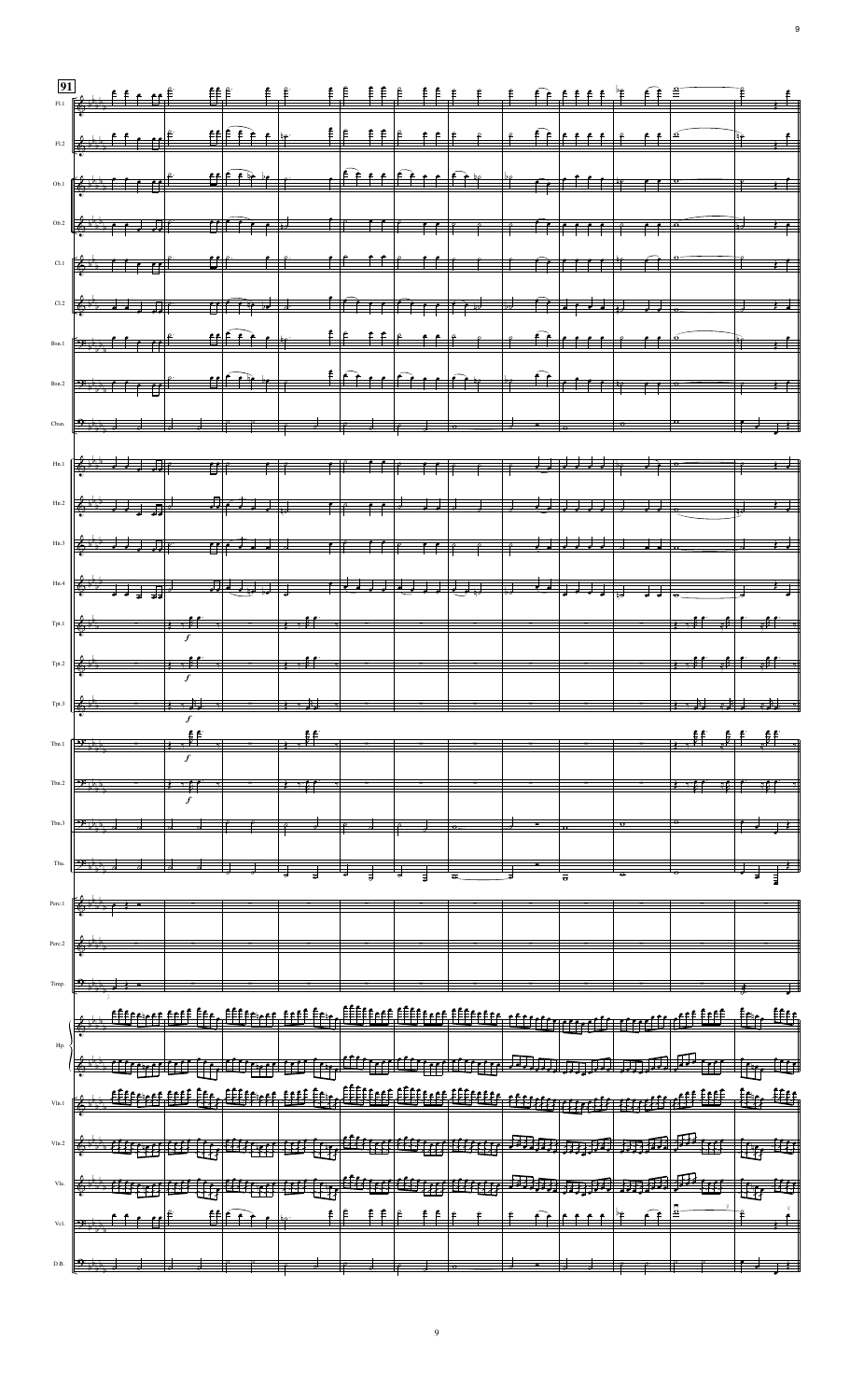|                | $F_{12}$ $\frac{1}{2}$ $\frac{1}{2}$ $\frac{1}{2}$ $\frac{1}{2}$ $\frac{1}{2}$ $\frac{1}{2}$ $\frac{1}{2}$ $\frac{1}{2}$ $\frac{1}{2}$ $\frac{1}{2}$ $\frac{1}{2}$ $\frac{1}{2}$ $\frac{1}{2}$ $\frac{1}{2}$ $\frac{1}{2}$ $\frac{1}{2}$ $\frac{1}{2}$ $\frac{1}{2}$ $\frac{1}{2}$ $\frac{1}{2}$ $\frac{1}{2}$ $\frac$                                                                                                                 |                                                     |                                           |          |        |                      |                                                                                                                                                                                                                                                                                                                  |               |
|----------------|----------------------------------------------------------------------------------------------------------------------------------------------------------------------------------------------------------------------------------------------------------------------------------------------------------------------------------------------------------------------------------------------------------------------------------------|-----------------------------------------------------|-------------------------------------------|----------|--------|----------------------|------------------------------------------------------------------------------------------------------------------------------------------------------------------------------------------------------------------------------------------------------------------------------------------------------------------|---------------|
|                | $0b.1$ $\left[\begin{array}{ccc ccc} 0 & b & b & c & c & c & c \ 0 & 0 & b & b & c & c & c \ 0 & 0 & 0 & 0 & 0 \end{array}\right]$                                                                                                                                                                                                                                                                                                     |                                                     |                                           |          |        |                      |                                                                                                                                                                                                                                                                                                                  | $\mathbb{F}$  |
|                |                                                                                                                                                                                                                                                                                                                                                                                                                                        |                                                     |                                           |          |        |                      |                                                                                                                                                                                                                                                                                                                  | $\frac{1}{2}$ |
|                |                                                                                                                                                                                                                                                                                                                                                                                                                                        |                                                     |                                           |          |        |                      |                                                                                                                                                                                                                                                                                                                  |               |
|                | $\frac{1}{100}$ $\frac{1}{100}$ $\frac{1}{100}$ $\frac{1}{100}$ $\frac{1}{100}$ $\frac{1}{100}$ $\frac{1}{100}$ $\frac{1}{100}$ $\frac{1}{100}$ $\frac{1}{100}$ $\frac{1}{100}$ $\frac{1}{100}$ $\frac{1}{100}$ $\frac{1}{100}$ $\frac{1}{100}$ $\frac{1}{100}$ $\frac{1}{100}$ $\frac{1}{100}$ $\frac{1$                                                                                                                              |                                                     |                                           |          |        |                      |                                                                                                                                                                                                                                                                                                                  |               |
| $_{\rm Bsn.1}$ | $9 - 1$                                                                                                                                                                                                                                                                                                                                                                                                                                |                                                     |                                           |          |        |                      | $\overline{\phantom{a}}$<br>$\circ$                                                                                                                                                                                                                                                                              |               |
|                | $Bsn.2$ $\frac{3}{2}$ $\frac{1}{2}$ $\frac{1}{2}$ $\frac{1}{2}$ $\frac{1}{2}$ $\frac{1}{2}$ $\frac{1}{2}$ $\frac{1}{2}$ $\frac{1}{2}$ $\frac{1}{2}$ $\frac{1}{2}$ $\frac{1}{2}$ $\frac{1}{2}$ $\frac{1}{2}$ $\frac{1}{2}$ $\frac{1}{2}$ $\frac{1}{2}$ $\frac{1}{2}$ $\frac{1}{2}$ $\frac{1}{2}$ $\frac{1}{2}$ $\frac{$                                                                                                                 |                                                     |                                           |          |        |                      | $U[\,\widehat{\,\cdot\,}\,]\,\gamma\,\leftarrow\,\gamma\,\left[\,\widehat{\,\cdot\,}\,]\,\widehat{\,\cdot\,}\,]\,\widehat{\,\cdot\,}\,\left[\,\widehat{\,\cdot\,}\,]\,\widehat{\,\cdot\,}\,]\,\widehat{\,\cdot\,}\,\left[\,\widehat{\,\cdot\,}\,]\,\widehat{\,\cdot\,}\,]\,\right.\,\left.\right.\right.\right.$ |               |
|                |                                                                                                                                                                                                                                                                                                                                                                                                                                        |                                                     |                                           | $\theta$ | $\Box$ | $\frac{1}{\sqrt{2}}$ |                                                                                                                                                                                                                                                                                                                  |               |
|                | $F_{\text{min}}$ $\left[\frac{1}{\sqrt{2}}\frac{1}{\sqrt{2}}\frac{1}{\sqrt{2}}\right]$ $\left[\frac{1}{\sqrt{2}}\frac{1}{\sqrt{2}}\frac{1}{\sqrt{2}}\frac{1}{\sqrt{2}}\frac{1}{\sqrt{2}}\frac{1}{\sqrt{2}}\frac{1}{\sqrt{2}}\frac{1}{\sqrt{2}}\frac{1}{\sqrt{2}}\frac{1}{\sqrt{2}}\frac{1}{\sqrt{2}}\frac{1}{\sqrt{2}}\frac{1}{\sqrt{2}}\frac{1}{\sqrt{2}}\frac{1}{\sqrt{2}}\frac{1}{\sqrt{2}}\frac{1}{\sqrt{2}}$                      |                                                     |                                           |          |        |                      | $\overline{\phantom{a}}$<br>$\frac{1}{2}$                                                                                                                                                                                                                                                                        |               |
|                |                                                                                                                                                                                                                                                                                                                                                                                                                                        |                                                     |                                           |          |        |                      | $\frac{1}{2}$ $\frac{1}{2}$ $\frac{1}{2}$ $\frac{1}{2}$ $\frac{1}{2}$ $\frac{1}{2}$                                                                                                                                                                                                                              |               |
|                | $\mathbb{E} \left[ \left  \frac{1}{\sqrt{2}} \frac{1}{\sqrt{2}} \frac{1}{\sqrt{2}} \frac{1}{\sqrt{2}} \frac{1}{\sqrt{2}} \frac{1}{\sqrt{2}} \frac{1}{\sqrt{2}} \frac{1}{\sqrt{2}} \frac{1}{\sqrt{2}} \frac{1}{\sqrt{2}} \frac{1}{\sqrt{2}} \frac{1}{\sqrt{2}} \frac{1}{\sqrt{2}} \frac{1}{\sqrt{2}} \frac{1}{\sqrt{2}} \frac{1}{\sqrt{2}} \frac{1}{\sqrt{2}} \frac{1}{\sqrt{2}} \frac{1}{\sqrt{2}} \frac{1}{\sqrt{2}} \frac{1}{\sqrt{$ |                                                     |                                           |          |        |                      | $\bullet$                                                                                                                                                                                                                                                                                                        |               |
| $_{\rm Hn.4}$  |                                                                                                                                                                                                                                                                                                                                                                                                                                        |                                                     |                                           |          |        |                      |                                                                                                                                                                                                                                                                                                                  |               |
|                | $\frac{1}{2}$                                                                                                                                                                                                                                                                                                                                                                                                                          | $\rightarrow$ $\cdot$ $\ell$ f<br>$\overline{y}$    |                                           |          |        |                      | $\frac{1}{2}$                                                                                                                                                                                                                                                                                                    |               |
|                | $Tpt.1$ $\left(\frac{1}{2} + \frac{1}{2} + \frac{1}{2} + \frac{1}{2} + \frac{1}{2} + \frac{1}{2} + \frac{1}{2} + \frac{1}{2} + \frac{1}{2} + \frac{1}{2} + \frac{1}{2} + \frac{1}{2} + \frac{1}{2} + \frac{1}{2} + \frac{1}{2} + \frac{1}{2} + \frac{1}{2} + \frac{1}{2} + \frac{1}{2} + \frac{1}{2} + \frac{1}{2} + \frac{1}{2} + \frac{1}{2} + \frac{1}{2} + \frac{1}{2} + \frac{1}{2} + \frac{$                                     | $\mathbf{R}$ $\mathbf{Y}$ $\mathbf{Y}$ $\mathbf{Y}$ | $\frac{1}{\sqrt{2}}$ $\frac{1}{\sqrt{2}}$ |          |        |                      |                                                                                                                                                                                                                                                                                                                  |               |
| Tpt.3          | Tpt.2                                                                                                                                                                                                                                                                                                                                                                                                                                  |                                                     |                                           |          |        |                      |                                                                                                                                                                                                                                                                                                                  |               |
|                | $6^{\frac{1}{2}}$                                                                                                                                                                                                                                                                                                                                                                                                                      |                                                     |                                           |          |        |                      |                                                                                                                                                                                                                                                                                                                  |               |
| Tbn.1          |                                                                                                                                                                                                                                                                                                                                                                                                                                        |                                                     |                                           |          |        |                      |                                                                                                                                                                                                                                                                                                                  |               |
| Tbn.2          |                                                                                                                                                                                                                                                                                                                                                                                                                                        |                                                     |                                           |          |        |                      |                                                                                                                                                                                                                                                                                                                  |               |
| Tbn.3          |                                                                                                                                                                                                                                                                                                                                                                                                                                        |                                                     |                                           |          |        |                      |                                                                                                                                                                                                                                                                                                                  |               |
| Tba.           |                                                                                                                                                                                                                                                                                                                                                                                                                                        |                                                     |                                           |          |        |                      |                                                                                                                                                                                                                                                                                                                  |               |
| $Perc.1$       | $6^{\frac{5}{3}}$                                                                                                                                                                                                                                                                                                                                                                                                                      |                                                     |                                           |          |        |                      |                                                                                                                                                                                                                                                                                                                  |               |
| Perc.2         | $6^{\frac{p}{p}}$                                                                                                                                                                                                                                                                                                                                                                                                                      |                                                     |                                           |          |        |                      |                                                                                                                                                                                                                                                                                                                  |               |
| Timp.          |                                                                                                                                                                                                                                                                                                                                                                                                                                        |                                                     |                                           |          |        |                      | <u>יננימימיון רבול לרון לללימימין רבול למין (ללליכבל (לליכמו) ולליכבון אברה הרון הוה למין ובללי לכלל לכלל</u>                                                                                                                                                                                                    |               |
| Hp.            |                                                                                                                                                                                                                                                                                                                                                                                                                                        |                                                     |                                           |          |        |                      |                                                                                                                                                                                                                                                                                                                  |               |
|                | الإشراف المواطن المناطق المناسب المستقارين المنافس المناسب المناسب المستقار المناسب المناسب المناسبة المناسبة ا                                                                                                                                                                                                                                                                                                                        |                                                     |                                           |          |        |                      |                                                                                                                                                                                                                                                                                                                  |               |
|                |                                                                                                                                                                                                                                                                                                                                                                                                                                        |                                                     |                                           |          |        |                      |                                                                                                                                                                                                                                                                                                                  |               |
| Vln.2          | <del>\$<sup>\$\$</sup> dered</del> as ( <sub>Cr</sub> iterar) as (cri <sup>cter</sup> ar) derar <mark>derar 100 mm   m 40   a</mark> s aa                                                                                                                                                                                                                                                                                              |                                                     |                                           |          |        |                      |                                                                                                                                                                                                                                                                                                                  |               |
| Vla.           | \$**CO and <mark>OO   OO   CO and OO   OO   CO   CO and</mark>   CO and   CO and   ST 3 3 3 4 5 1   <sub>CO</sub> and I                                                                                                                                                                                                                                                                                                                |                                                     |                                           |          |        |                      |                                                                                                                                                                                                                                                                                                                  |               |
|                | $\mathbf{P}_{\mathbf{p}^{\prime}\mathbf{p}_{\mathbf{p}}}$ if it is the set of $\mathbf{E}$                                                                                                                                                                                                                                                                                                                                             |                                                     |                                           |          |        |                      |                                                                                                                                                                                                                                                                                                                  |               |
| D.B.           |                                                                                                                                                                                                                                                                                                                                                                                                                                        |                                                     |                                           |          |        |                      |                                                                                                                                                                                                                                                                                                                  |               |